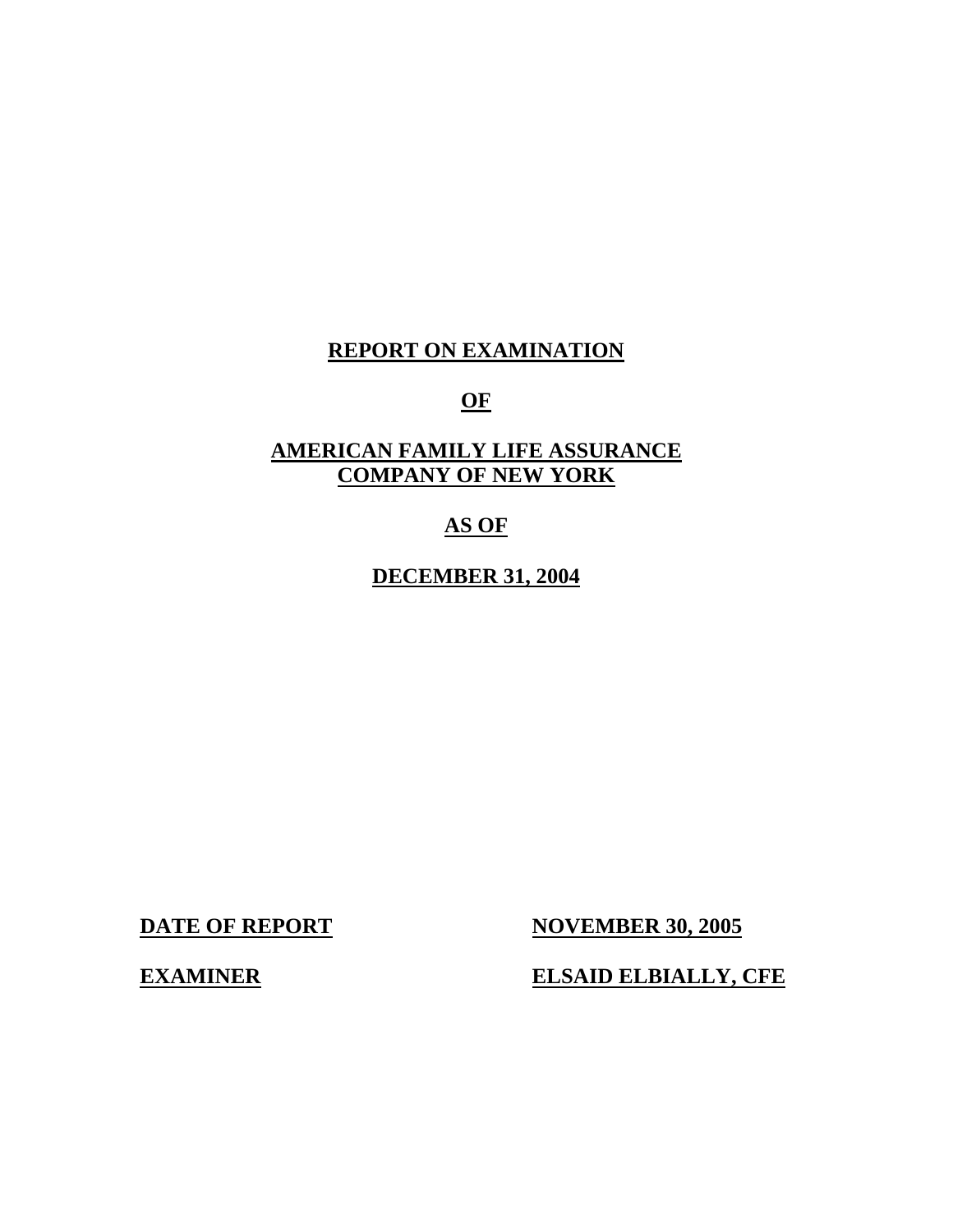# TABLE OF CONTENTS

|    | <b>ITEM NO.</b>                                                              | PAGE NO.            |  |
|----|------------------------------------------------------------------------------|---------------------|--|
| 1. | Scope of examination                                                         | $\overline{2}$      |  |
| 2. | Executive summary                                                            | 3                   |  |
| 3. | Description of company                                                       | 3                   |  |
|    | Management and control<br>A.<br><b>B.</b><br>Territory and plan of operation | $\overline{4}$<br>6 |  |
|    | $C_{\cdot}$<br>Reinsurance                                                   | 9                   |  |
|    | D.<br>Holding company system                                                 | 11                  |  |
|    | Significant operating ratios<br>E.                                           | 13                  |  |
|    | F.<br>Allocation of expenses                                                 | 13                  |  |
|    | Accounts and records<br>G.                                                   | 16                  |  |
| 4. | <b>Financial statements</b>                                                  | 17                  |  |
|    | A.<br><b>Balance</b> sheet                                                   | 17                  |  |
|    | <b>B.</b><br>Statement of revenue and expenses                               | 19                  |  |
|    | C.<br>Capital and surplus account                                            | 20                  |  |
| 5. | Aggregate reserves and unpaid claims                                         | 20                  |  |
| 6. | Market conduct                                                               | 21                  |  |
| 7. | Fraud prevention and detection                                               | 25                  |  |
| 8. | Compliance with prior report on examination                                  |                     |  |
| 9. | Summary of comments and recommendations                                      | 28                  |  |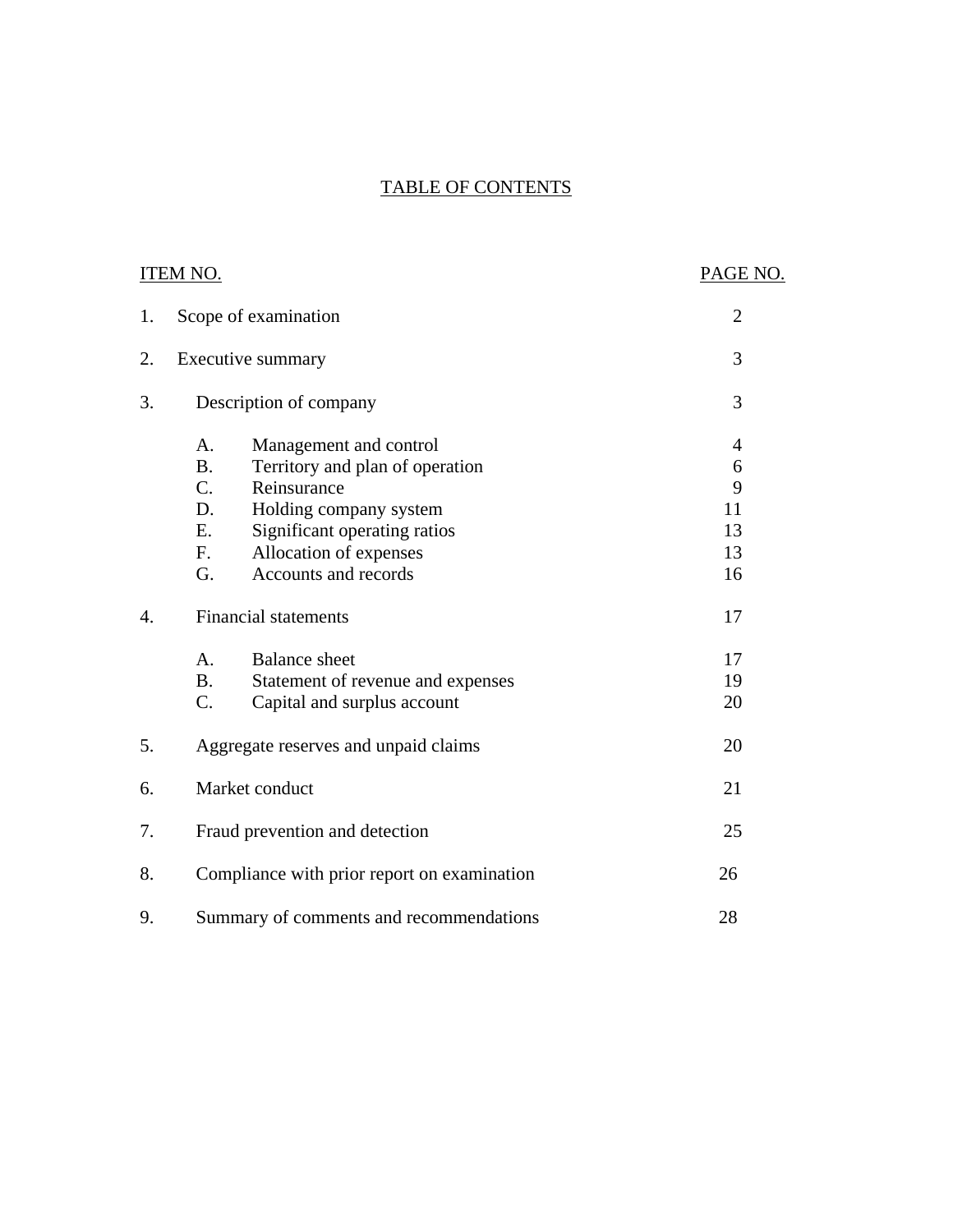

#### STATE OF NEW YORK INSURANCE DEPARTMENT 25 BEAVER STREET NEW YORK, NY 10004

Governor George E. Pataki Governor Howard Mills

**Superintendent** 

November 30, 2005

Honorable Howard Mills Superintendent of Insurance Albany, New York 12257

Sir:

Pursuant to the requirements of the New York Insurance Law, and in compliance with the instructions contained in Appointment Number 22242 dated July 29, 2004, attached hereto, I have made an examination into the condition and affairs of American Family Life Assurance Company of New York, a for-profit stock company licensed pursuant to the provisions of Article 42 of the New York Insurance Law. The following report is respectfully submitted.

The examination was conducted at the Company' home office located at 22 Corporate Woods Boulevard, Albany, New York 12211.

Whenever the term "Company" or "AFLAC-NY" appears herein without qualification, it should be understood to refer to American Family Life Assurance Company of New York.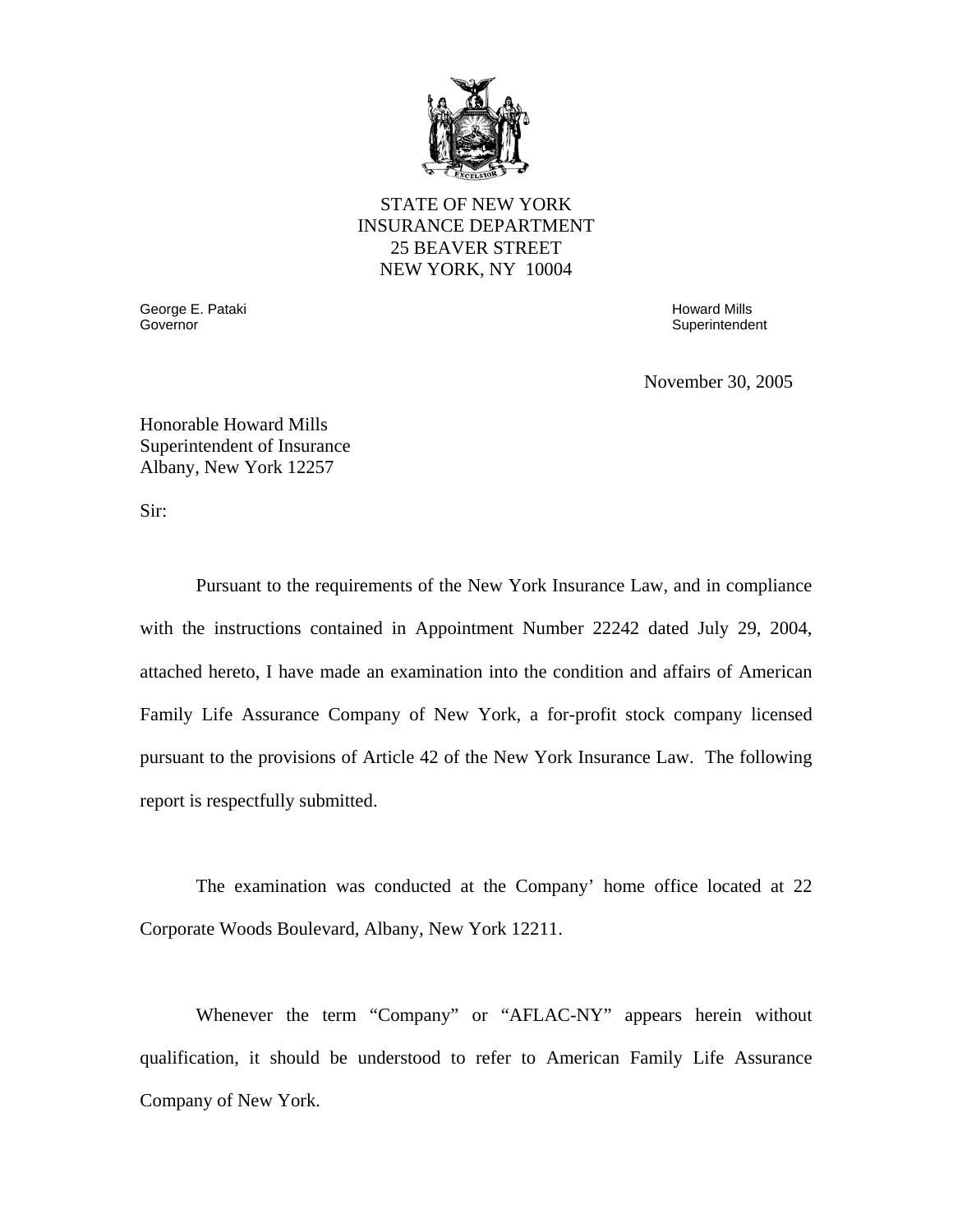#### 1. SCOPE OF EXAMINATION

<span id="page-3-0"></span>The previous examination was conducted as of December 31, 1999. This examination covers the five years period from January 1, 2000, through December 31, 2004. Transactions occurring subsequent to this period were reviewed where deemed appropriate by the examiner.

The examination comprised a complete verification of assets and liabilities as of December 31, 2004, in accordance with Statutory Accounting Principles (SAP) as adopted by the Department, a review of income and disbursements to the extent deemed necessary to accomplish such verification, and utilized, to the extent considered appropriate, work performed by the Company's independent certified public accountants. A review or audit was also made of the following items as called for in the Examiners Handbook of the National Association of Insurance Commissioners (NAIC):

> History of the Company Management and control Corporate records Fidelity bonds and other insurance Officers' and employers' welfare and pension plans Territory and plan of operations Growth of the Company Mortality and loss experience Reinsurance Accounts and records Financial statements Treatment of policyholders

A review was also made to ascertain what action was taken by the Company with regard to comments and recommendations made in the prior report on examination.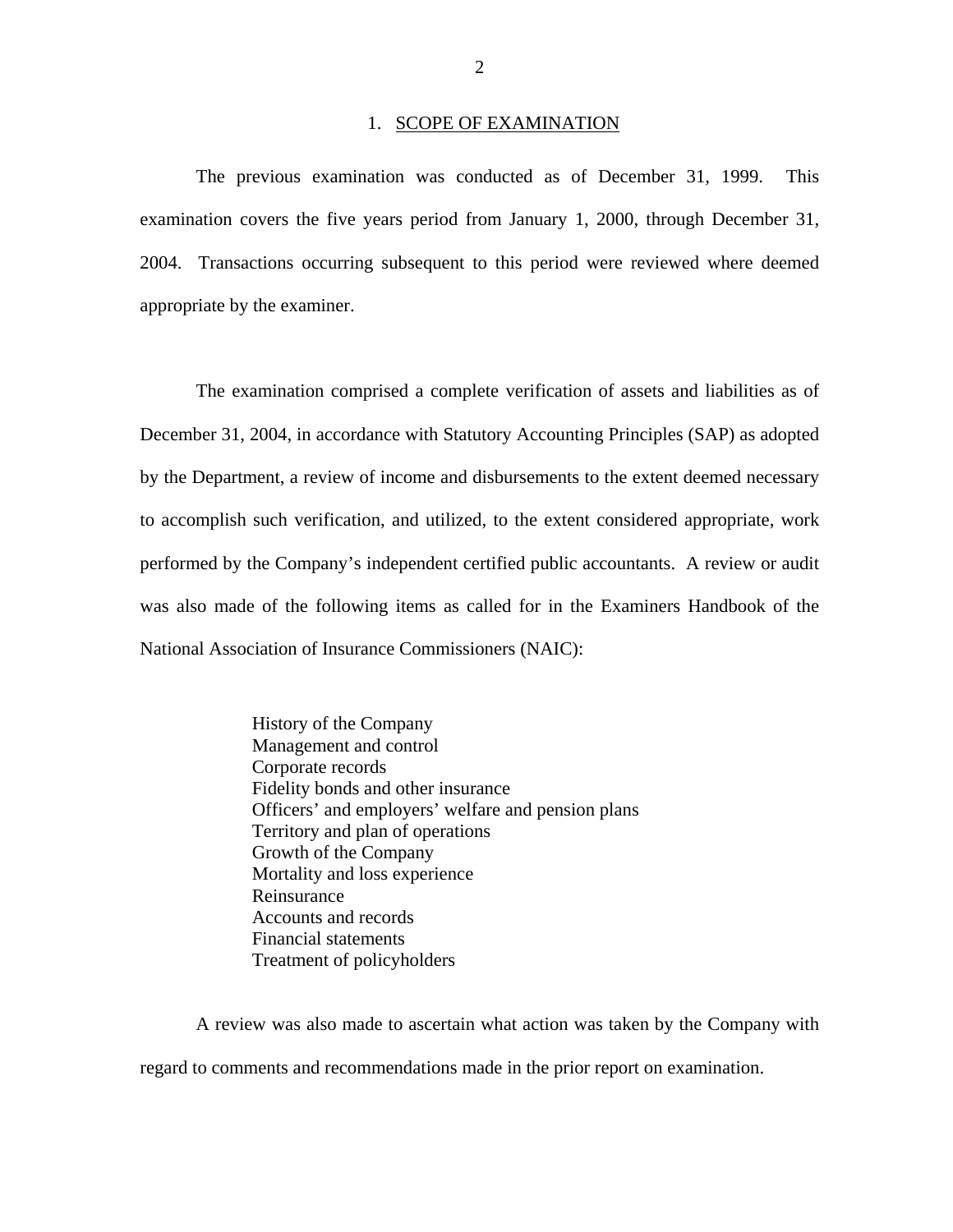<span id="page-4-0"></span>This report on examination is confined to financial statements and comments on those matters which involve departures from laws, regulations or rules, or which are deemed to require explanation or description.

#### 2. EXECUTIVE SUMMARY

The results of this examination revealed certain operational deficiencies that directly impacted the Company's compliance with the New York Insurance and New York Public Health Laws. Significant findings relative to this examination are as follows:

- The Company failed to use actual calls count data, and actual claims count data, that were available from telephone and claims processing systems respectively, as a basis to allocate shared telephone and claims processing expenses between the Company and its parent.
- The Company's parent overcharged the Company an estimated amount of \$316,278 of shared expenses during the examination period.
- The Company failed to maintain certain agents' termination records as required by New York Insurance Department Regulation No. 152 (11 NYCRR 243).
- The Company failed to report an accurate count of claims paid in Health Insurance Claims Payable (reported and unreported), New York State business, of the New York Supplement to its 2004 annual statement.

The examination findings are described in greater detail in the remainder of this report.

#### 3. DESCRIPTION OF COMPANY

The Company was incorporated under the laws of New York State on March 31, 1964. It was licensed, and commenced business on December 31, 1964, as the American Health and Life Insurance Company of New York; a wholly-owned subsidiary of American Health and Life Insurance Company, which in turn was owned by Commercial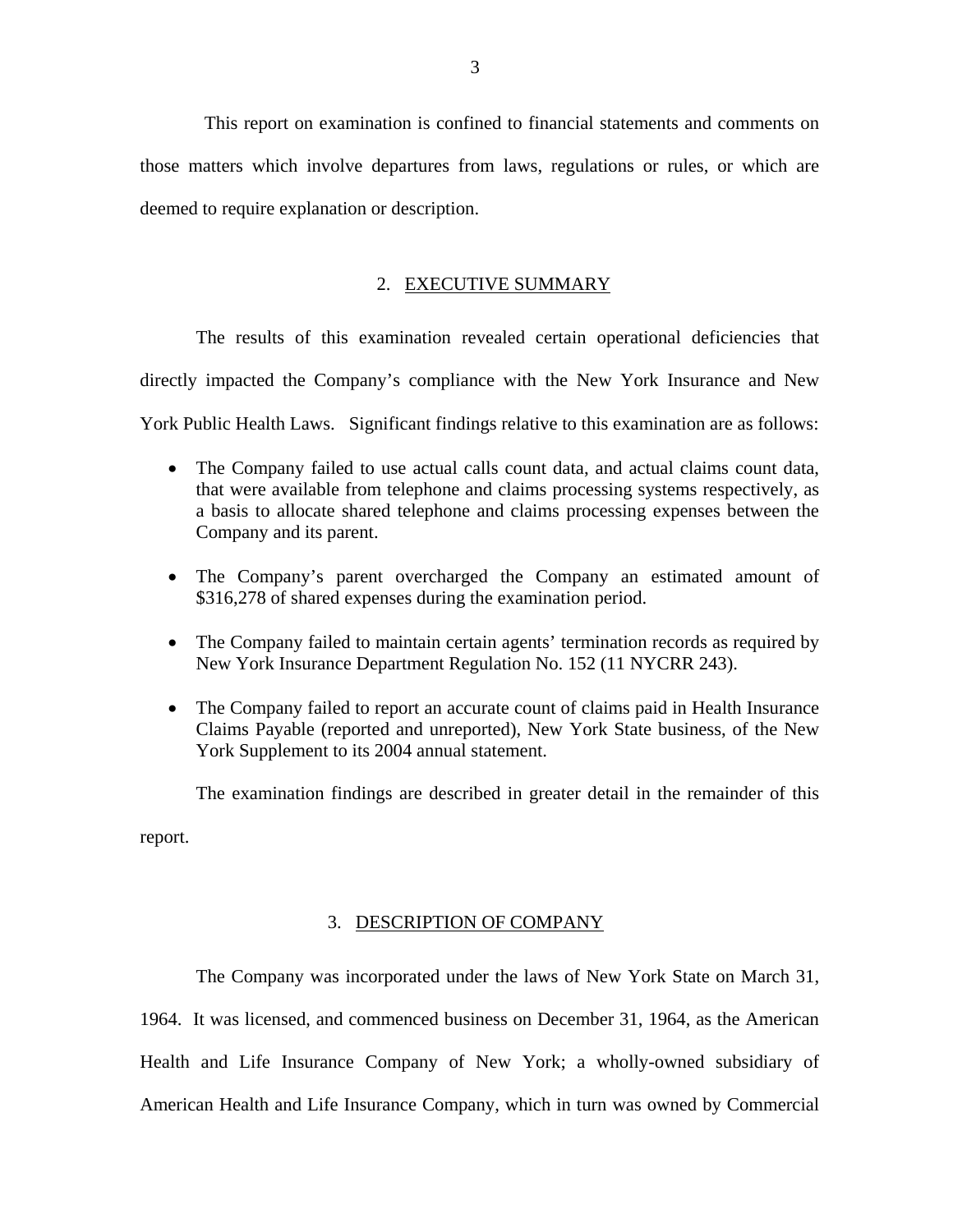<span id="page-5-0"></span>Credit Company. The Company was licensed to write life insurance, annuities and accident and health business.

On April 2, 1984, American Health and Life Insurance Company of New York was acquired and became a wholly-owned subsidiary of American Family Life Assurance Company of Columbus (the Parent). On December 11, 1984, the Company's name was changed to American Family Life Assurance Company of New York.

The company received \$2,000,000 surplus contributions from its parent in year 2000. As of December 31, 2004, the Company reported paid in capital in the amount of \$2,000,000 represented by 10,000 common shares issued to its parent and a surplus of \$22,096,399. The Company's surplus is significantly in excess of its authorized control level Risk-Based capital of \$6,284,421.

#### A. Management and control

Pursuant to the Company's charter and by–laws, management of the Company is vested in a board of directors of not less than nine nor more than seventeen. The number of directors shall be determined from time to time by a vote of a majority of the entire board.

As of the examination date, the board of directors was comprised of twelve members. The board meets once a year, immediately following the annual meeting of the shareholders.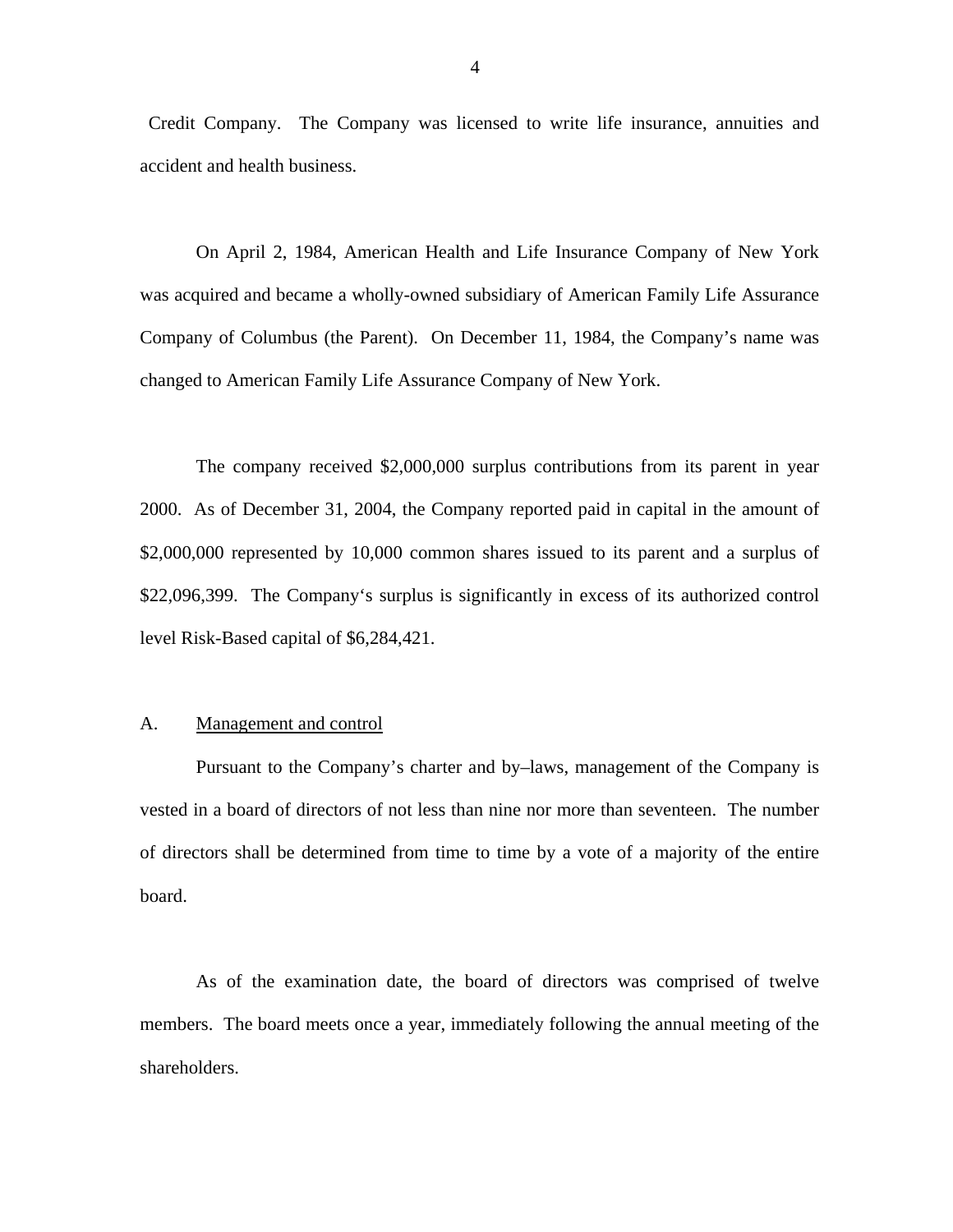As of December 31, 2004 the board of directors consisted of twelve members as set forth below:

Name and Residence

Daniel P. Amos Columbus, Georgia

Mark A. Charrette Cohoes, New York

Kriss Cloninger, III Columbus, Georgia

Elizabeth J. Hudson Montclair, New Jersey

Kenneth S. Janke, Sr. Bloomfield Hills, Michigan

Bradley S. Jones Niskayuna, New York

Joey M. Loudermilk Ellerslie, Georgia

Ernest Stephen Purdom Midland, Georgia

Ralph A. Rogers, Jr. Columbus, Georgia

Glenn Vaughn, Jr. Columbus, Georgia

Debra A. Walker Waterford, New York

Robert L. Wright Alexandria, Virginia Principal Business Affiliation

Chief Executive Officer, AFLAC, Inc.

Second Vice-President, Sales Support AFLAC-New York

President, Chief Financial Officer, AFLAC Inc.

Senior Vice President, National Geographic

President and Chief Executive Officer, National Association of Investor Corp.

Vice-President, East Territory AFLAC-New York

Senior Vice-President and General Counsel, AFLAC, Inc.

Retired, AFLAC of Columbus

Vice-President, Treasurer, AFLAC-New York

Retired; former Chairman of Columbus Ledger-Enquirer

Manager, Human Resources, AFLAC-New York

Chairman and Chief Executive Officer, Dimensions International, Inc.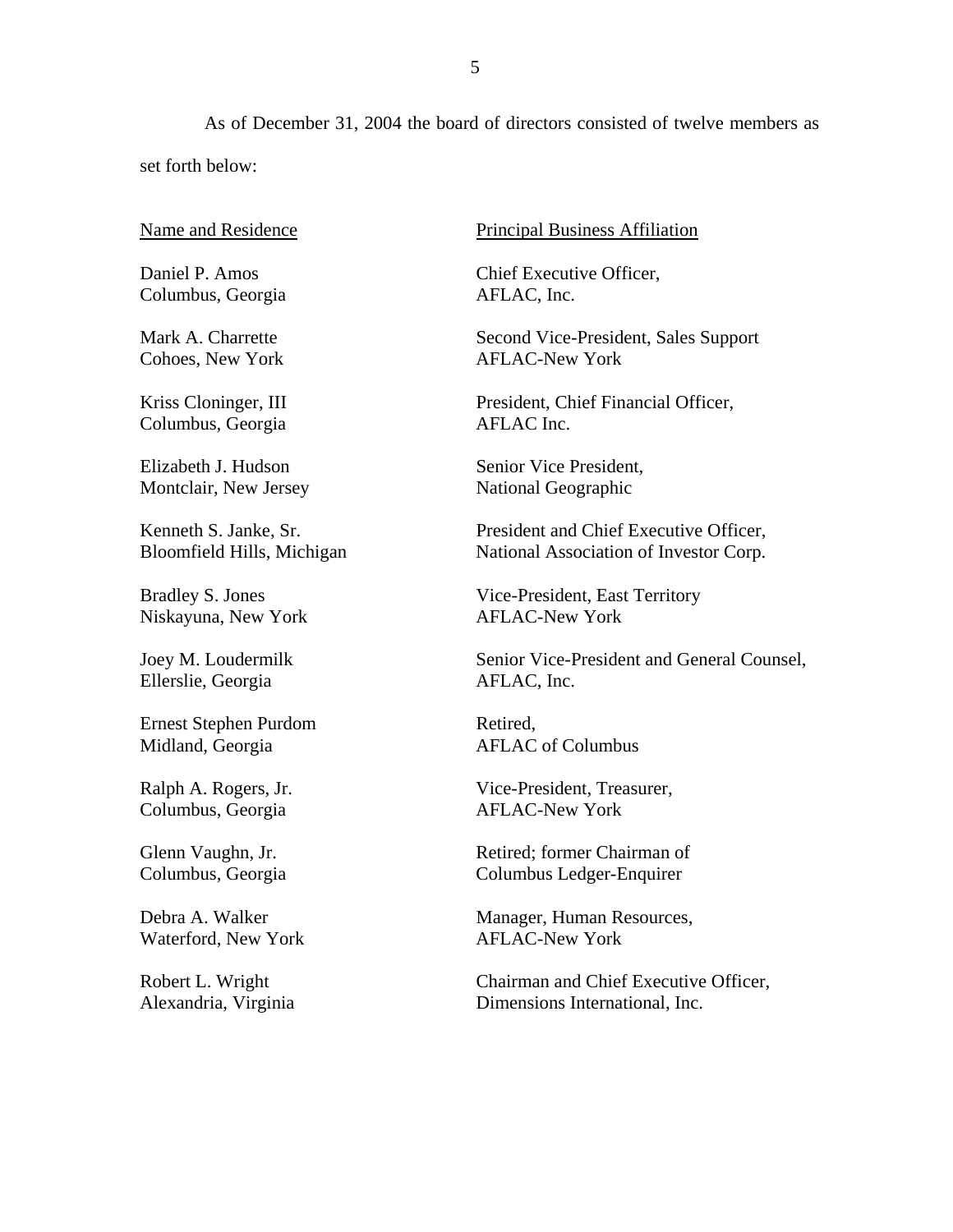<span id="page-7-0"></span>The minutes of all meetings of the Board of Directors and committees thereof held during the examination period were reviewed. During the examination period, board meetings were generally well attended; all directors attended at least half of the meetings they were eligible to attend.

The principal officers of the Company as of December 31, 2004 were as follows:

| Name                 | Title                                     |
|----------------------|-------------------------------------------|
| Daniel P. Amos       | President                                 |
| Joey M. Loudemilk    | Executive Vice-President and<br>Secretary |
| Ralph A. Rogers, Jr. | Vice-President and Treasurer              |
| Daniel F. Skelley    | Vice-President and Actuary                |

#### B. Territory and plan of operation

The Company is authorized to write life insurance, annuities and accident and health insurance as defined in paragraphs 1, 2 and 3 of Section 1113(a) of the New York Insurance Law. The Company is licensed to transact business in the following six states:

| New York             | New Jersey  | North Dakota   |
|----------------------|-------------|----------------|
| <b>Massachusetts</b> | Connecticut | <b>Vermont</b> |

The Company did not write any business in North Dakota or Vermont during the five-year period under this examination.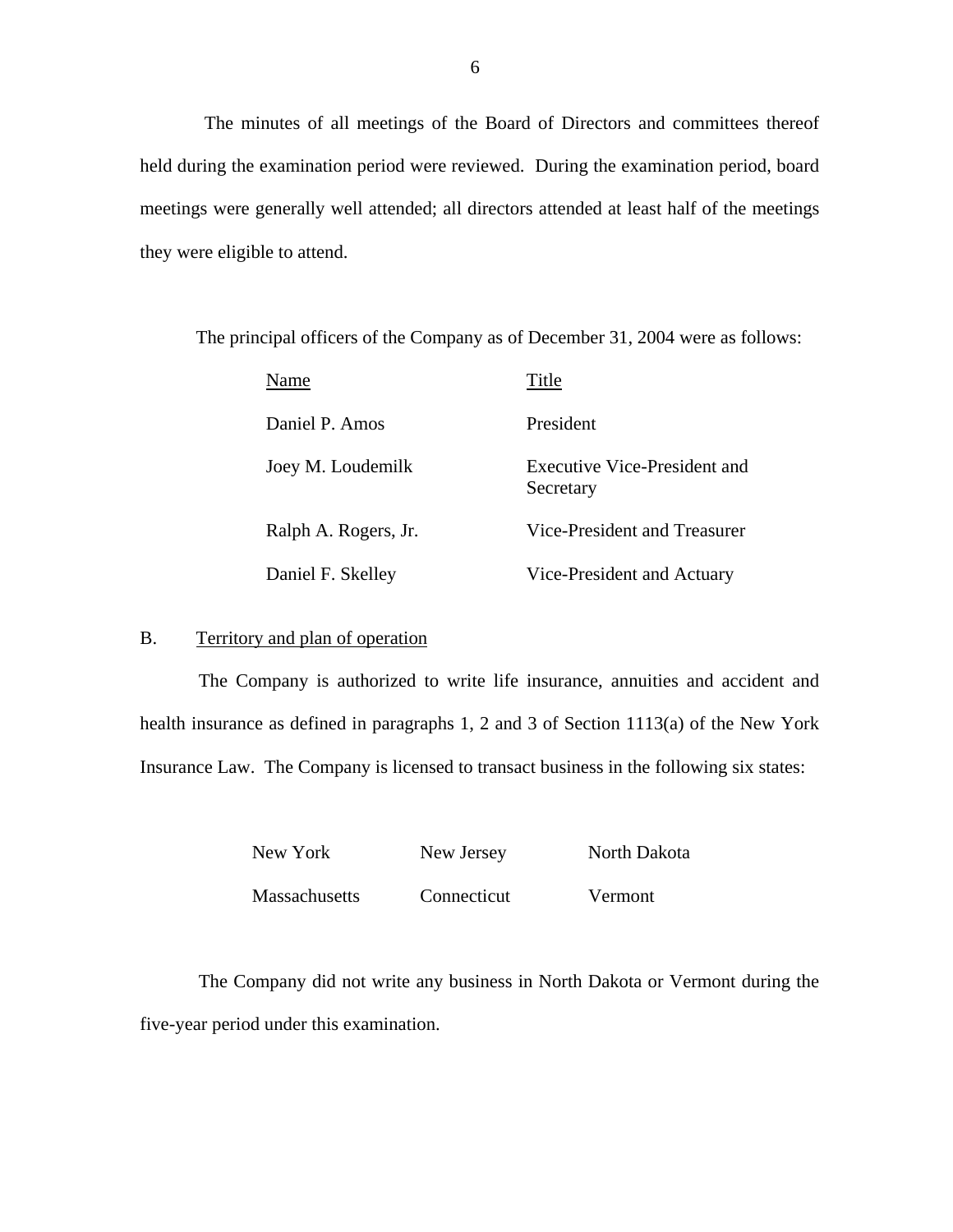The Company writes supplemental health insurance products which are designed to compliment existing comprehensive health insurance. Much of the life insurance and all of the annuities that are currently in-force were issued prior to 1984. The traditional life insurance product continued to be sold until 1993, after which it has not been actively marketed.

The Company sells its products through brokers and independent general agents. The Company had 3178 brokers and general agents as of December 31, 2004.

As of December 31, 2004, the Company offered the following supplemental accident and health insurance products:

| Accident/Disability                   | <b>Short-Term Disability</b>   |
|---------------------------------------|--------------------------------|
| Specified Disease/Cancer              | Home Health Care               |
| <b>Hospital Confinement Indemnity</b> | <b>Hospital Intensive Care</b> |
| Long-Term Care                        | Dental                         |

The total written premiums during the examination period was \$415,716,025 as follows:

| Life insurance      | \$1,065,269 | 00.3% |  |
|---------------------|-------------|-------|--|
| Annuities           | 7.575       | 00.0% |  |
| Accident and health | 414,643,181 | 99.7% |  |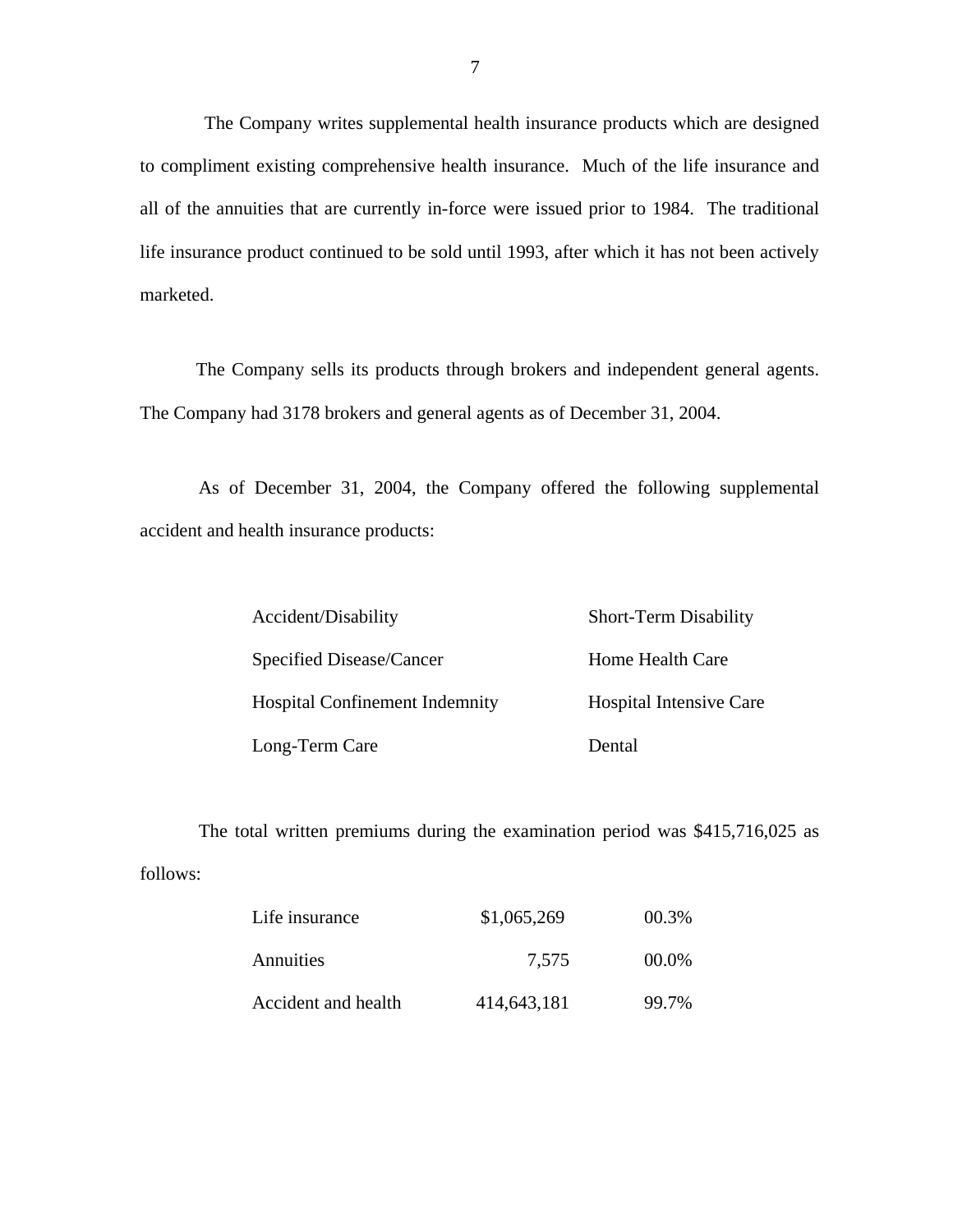All life and annuities business was written in New York State. The accident and health business\*\* was written in four states as follows:

| New York      | \$274,197,906        | 66.1%  |
|---------------|----------------------|--------|
| New Jersey    | 93,024,248           | 22.4%  |
| Connecticut   | 35,909,630           | 8.7%   |
| Massachusetts | 11,511,397           | 2.8%   |
| Total         | <u>\$414,643,181</u> | 100.0% |

\*\*Includes the following two new products introduced during the period under examination:

| Dental         | on August 21, 2001 |
|----------------|--------------------|
| Long-term care | on May 22, 2003    |

The following is the premiums and net income or (loss) from operations for the years under examination:

|      | Net income | Premiums and | Growth of     |
|------|------------|--------------|---------------|
| Year | or (Loss)  | Annuity      | premiums      |
|      |            |              | between years |
| 1999 | \$1,009624 | \$34,392,445 |               |
| 2000 | 1,055,555  | 46,583,431   | 35.45%        |
| 2001 | (29,602)   | 64,455,294   | 38.37%        |
| 2002 | 548,930    | 88, 842, 860 | 37.84%        |
| 2003 | 3,694,304  | 106,292,392  | 19.64%        |
| 2004 | 4,099,806  | 119,111,121  | 12.06%        |

The Company attributes the increase in net operating income in the last two years to the growth of its business coupled with tighter controls on its expenses. The majority of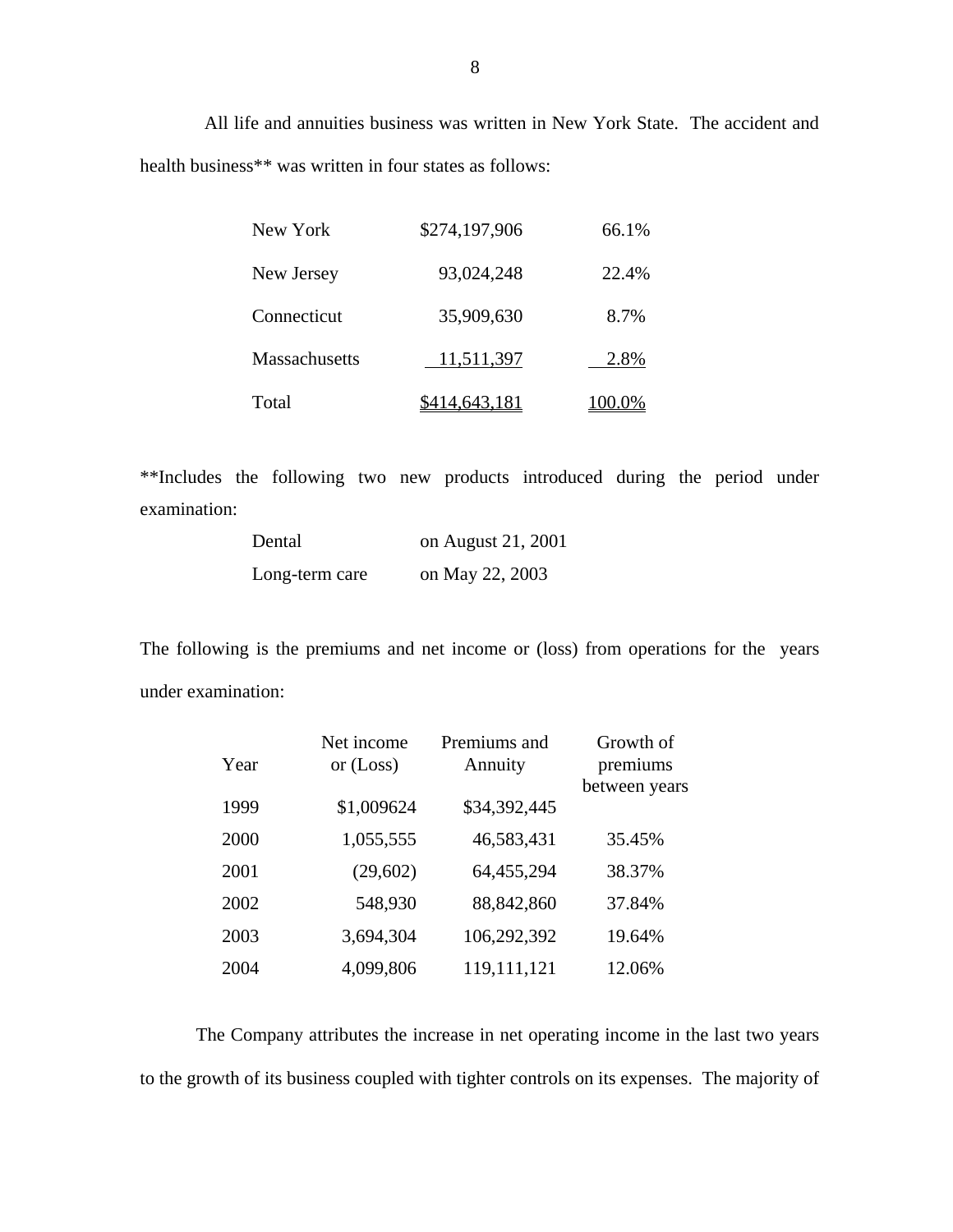the accident and health policies sold in the years 2004, 2003 and 2002 were accident/short-term disability and specified disease insurance policies.

Premium income and the growth by product line for the years ended December 31, 2004, 2003 and 2002 are shown below:

| Line of business               | Change<br>between<br>Years | 2004          | Change<br>between<br>years | 2003          | 2002         |
|--------------------------------|----------------------------|---------------|----------------------------|---------------|--------------|
| Accident/short-term disability | 5.9%                       | \$62,783,001  | 13.6%                      | \$59,272,278  | \$52,174,573 |
| Specified disease              | 18.6%                      | 43,128,120    | 26.1%                      | 36,379,231    | 28,845,976   |
| Fixed benefit dental           | 49.4%                      | 5,881,119     | 119.4%                     | 3,937,568     | 1,794,866    |
| Hospital indemnity             | 45.2%                      | 4,391,887     | 28.9%                      | 3,024,489     | 2,346,594    |
| Medicare supplement            | $-7.3%$                    | 2,461,003     | $-9.9%$                    | 2,655,952     | 2,947,480    |
| Other accident & health        | $-67.9%$                   | 261,539       | 57.6%                      | 816,664       | 518,333      |
| Life $\&$ annuity business     | $-0.9%$                    | 204,452       | $-4.1%$                    | 206,210       | 215,038      |
| Total premium income:          | 12.1%                      | \$119,111,121 | 19.6%                      | \$106,292,392 | \$88,842,860 |

#### C. Reinsurance

The Company does not assume any reinsurance business and had one ceded reinsurance treaty in effect with an authorized reinsurer as of the examination date.

On July 1, 2003, the Company entered into an automatic reinsurance agreement with General Re Life Corporation of Stamford, Connecticut (GRLC). GRLC agreed to reinsure 100% of the in-force business classified by the Company as accidental death benefits (ADB) issued or administered as supplementary benefits of individual life contracts of insurance or riders. The maximum reinsurance amount is \$150,000 per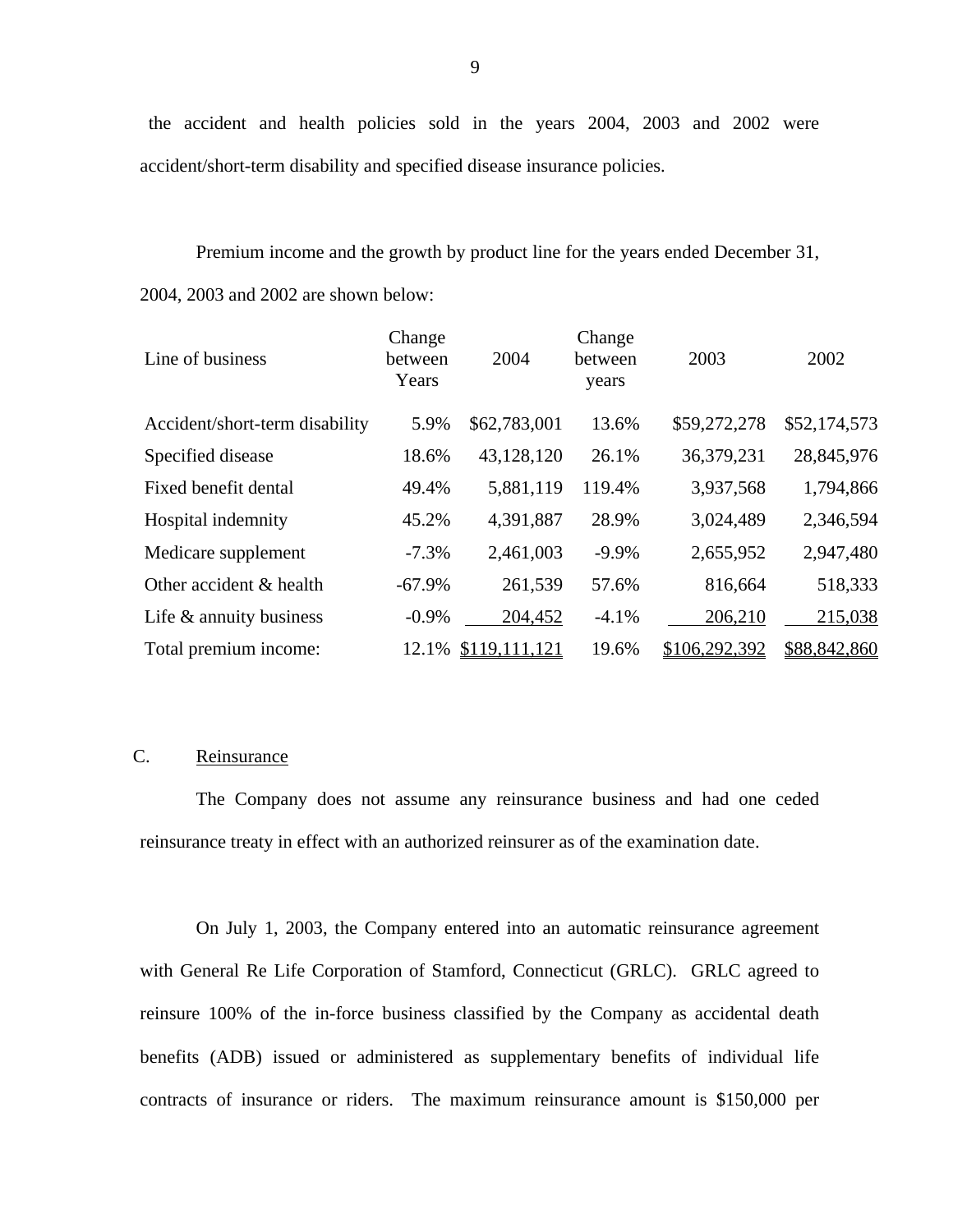insured individual, all policies combined. The Company had no retention on the ADB ceded business.

Also, the reinsurance agreement with GRLC provides for 100% of \$100,000 coverage in excess of \$100,000 of the business classified as common carrier benefits under the Executive Plan of the AAIPONY100 policy form (Accidental death, injury and/or dismemberment). The maximum reinsured amount is \$100,000 per insured individual.

The reinsurance agreement contained all the required standard clauses, including the insolvency clause required by Section 1308 of the New York Insurance Law.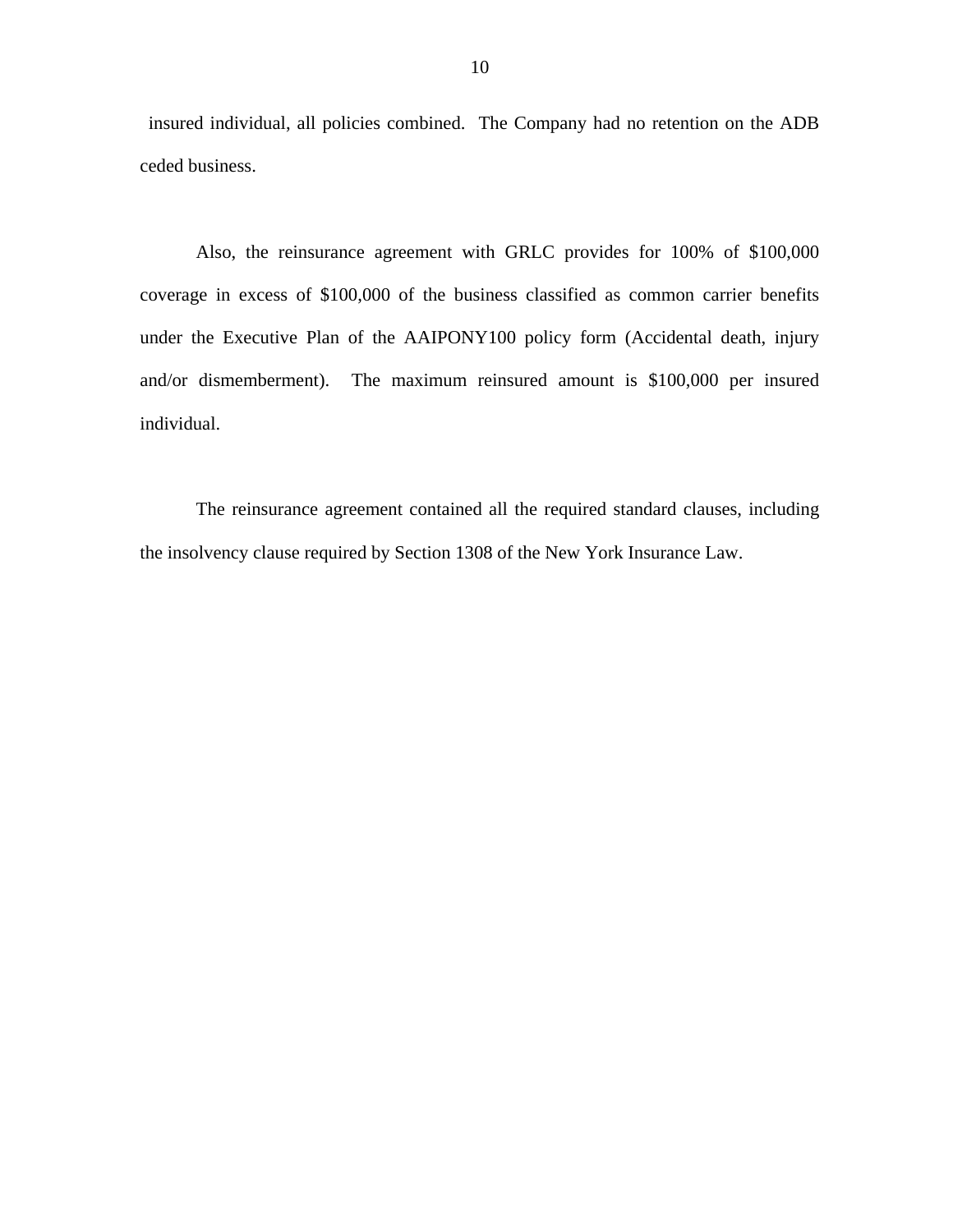#### <span id="page-12-0"></span>D. Holding company system

The following chart depicts the Company in relationship to its affiliates within the holding company system. The percentages included in the chart indicate percentage of ownership.



The Company's Parent, American Family Life Assurance Company of Columbus (AFLAC-Columbus) signed a Commitment Agreement to New York Insurance Department as part of its Plan of Operation, when it purchased its wholly-owned subsidiary, AFLAC-New York in 1984. The Company's Parent made a commitment that,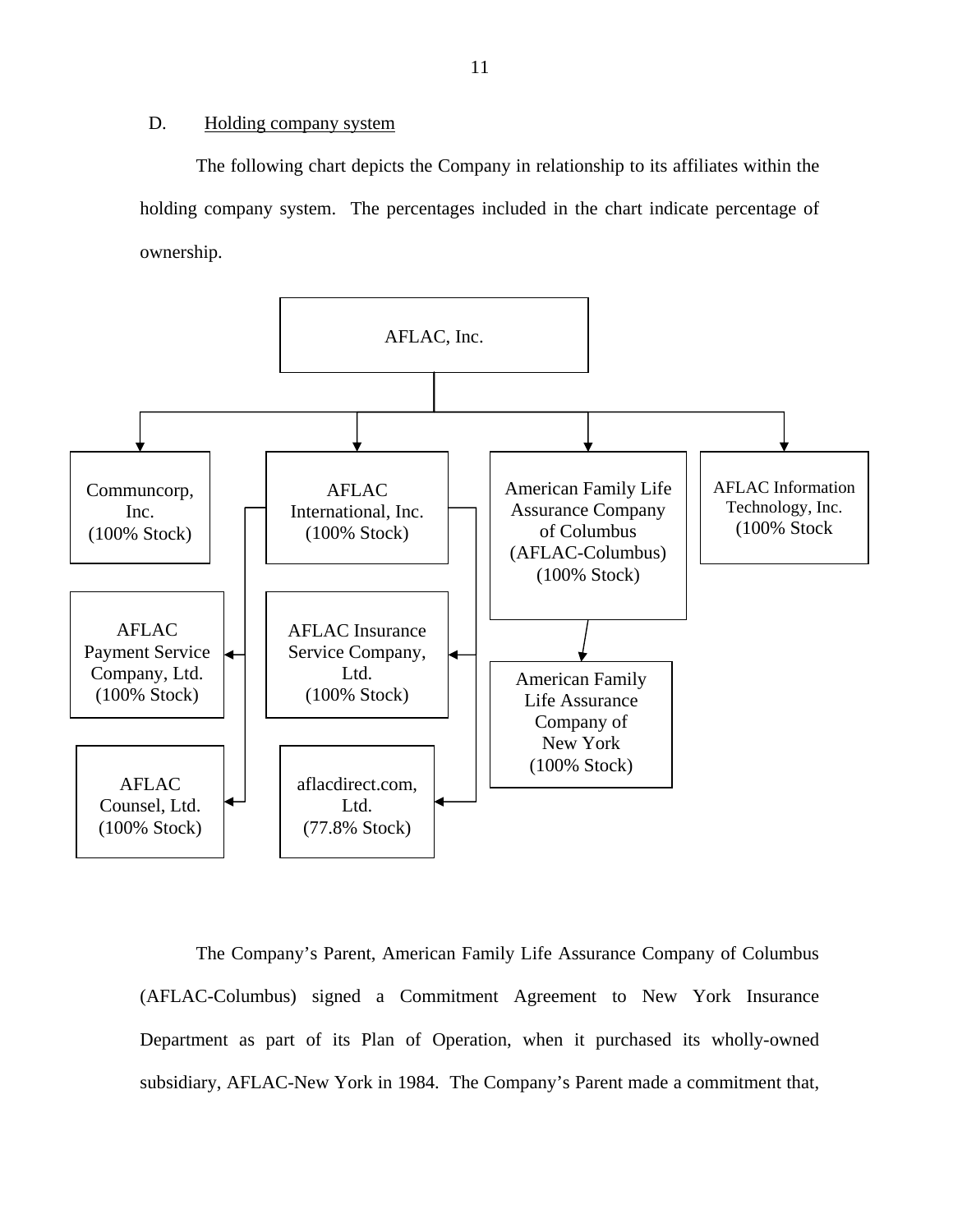it will not on behalf of the Company do, indirectly or through the medium of another entity, that which is prohibited to the Company by statute, or duly authorized regulation or administrative ruling of the New York State Insurance Department.

The Company, as of December 31, 2004, maintained the following agreements with its parent, AFLAC-Columbus:

- A) Shared Facilities Agreement whereby various expenses for personnel, property and services that are so shared are allocated between the Company and the parent in a fair and equitable manner and in conformity with New York Insurance Department Regulations.
- B) Administrative Service Agreement wherein computer services are provided to the Company by its parent, including leasing of computer time, running regularly scheduled processing cycles to support general insurance functions, technical support, software support and normal/reasonable programming services.
- C) Sales and Marketing Agreement wherein the Company provides certain services on behalf of its parent and its affiliate, AFLAC of Japan. The services provided are consultative advice in connection with the development of a sale and marketing plan of AFLAC's life and health insurance products and consultative advice in the recruitment and training of an agency force.
- D) Consolidated Tax Allocation Agreement with its immediate parent, AFLAC-Columbus and ultimate parent, AFLAC, Inc.

All of the above agreements and amendments thereof were approved by the New York Insurance Department. In addition, the Company notified the Department of its business relationship with its affiliate Communicorp, Inc. (Communicorp). Communicorp provides the Company with design and printing services related to its policy and advertising materials. Also, the Company purchases its promotional incentive items from Communicorp.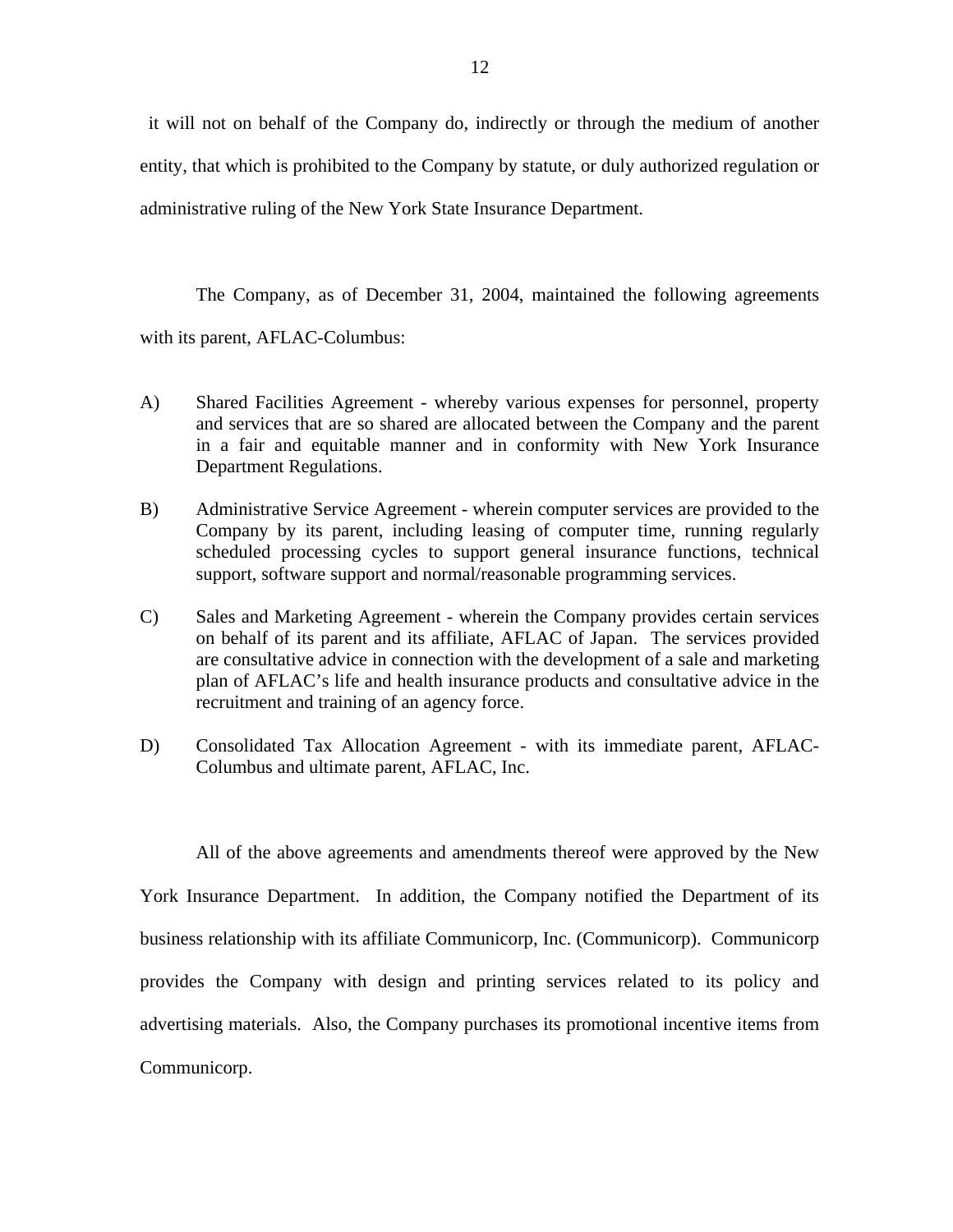E. Significant operating ratios

The following ratios have been computed as of December 31, 2004 based upon the results of this examination:

| Net premiums written (2004) to Surplus | 5.4 to 1 |
|----------------------------------------|----------|
| <b>Uncollected Premiums to Surplus</b> | 55.5%    |
| Liabilities to Liquid assets           | 93.6%    |

The growth of premiums during the five year period under examination from \$34,392,445 in 1999 to \$119,111,121 in 2004 caused the first two ratios to fall outside the NAIC benchmarks.

The underwriting ratios presented below are on an earned-incurred basis and encompass the four year period covered by this examination.

|                                 | Amounts       | Ratios |
|---------------------------------|---------------|--------|
| Claims                          | \$241,671,331 | 56.8%  |
| Commissions on premiums         | 110,543,265   | 26.0%  |
| General administrative expenses | 66,927,017    | 15.7%  |
| Net underwriting gain           | 6,143,485     | 1.5%   |
| Premium earned                  | \$425,285,098 | 100.0% |

#### F. Allocation of expenses

The Company and its parent "AFLAC-Columbus" have entered into various cost sharing agreements, such as the shared facilities, administrative service and sales & marketing agreements noted earlier in this report. The Company reimburses its parent for payments made by the parent to third parties on the Company's behalf.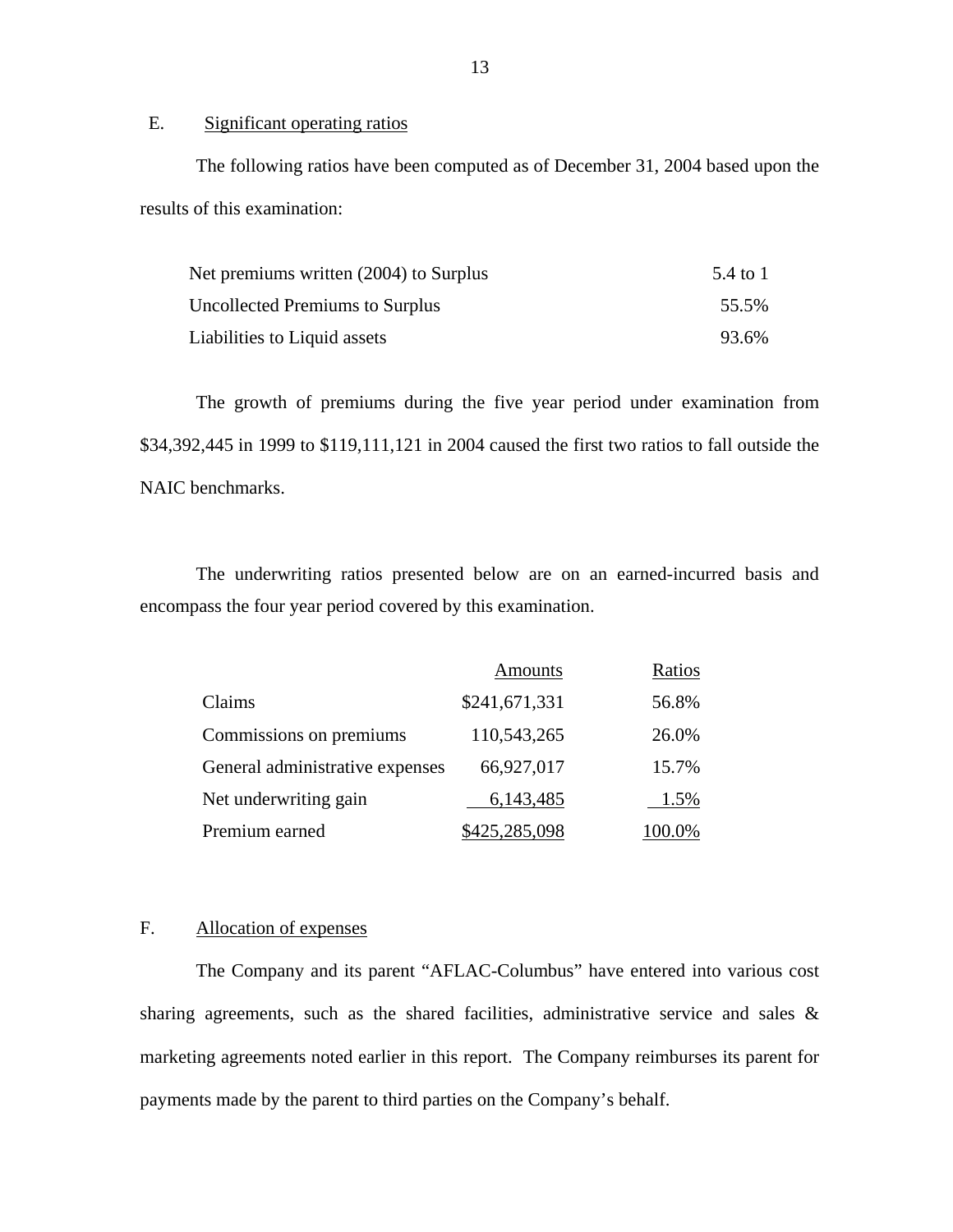The examiners' detailed review of the allocation of expenses by cost centers revealed that the expenses allocated to the Company under the shared facilities agreement for two major cost centers, namely New York Call Center and New York Claim Team Production Center, were overstated.

The allocated expenses to AFLAC-NY for these two cost centers in Year 2004 were as follows:

| Cost center   | Name of cost   | Allocable | Rate   | Allocated       |
|---------------|----------------|-----------|--------|-----------------|
| number        | center         | expenses  |        | expenses to the |
|               |                |           |        | Company         |
| 716000        | NY call center | \$905,773 | 90.00% | \$815,196       |
| 726200        | NY claims      | 669,224   | 87.50% | 585,571         |
| Sub-total     |                |           |        | \$1,400,767     |
| Percentage of |                |           |        | 60.00%          |
| cost to all   |                |           |        |                 |
| centers       |                |           |        |                 |
|               | All centers    |           |        | \$2,305,392     |

The Company failed to provide support for the percentage used to allocate the cost of the above two cost centers between AFLAC-NY and AFLAC-Columbus.

The New York-calling center and processing of New York-claims moved from Albany, New York to Columbus, Georgia in year 2002. AFLAC-Columbus allocated 100% of expenses of the two cost centers to AFLAC-NY in years 2002 and 2003. In 2004, AFLAC-Columbus allocated 90% and 87.5% of expenses of the two cost centers respectively to AFLAC-NY.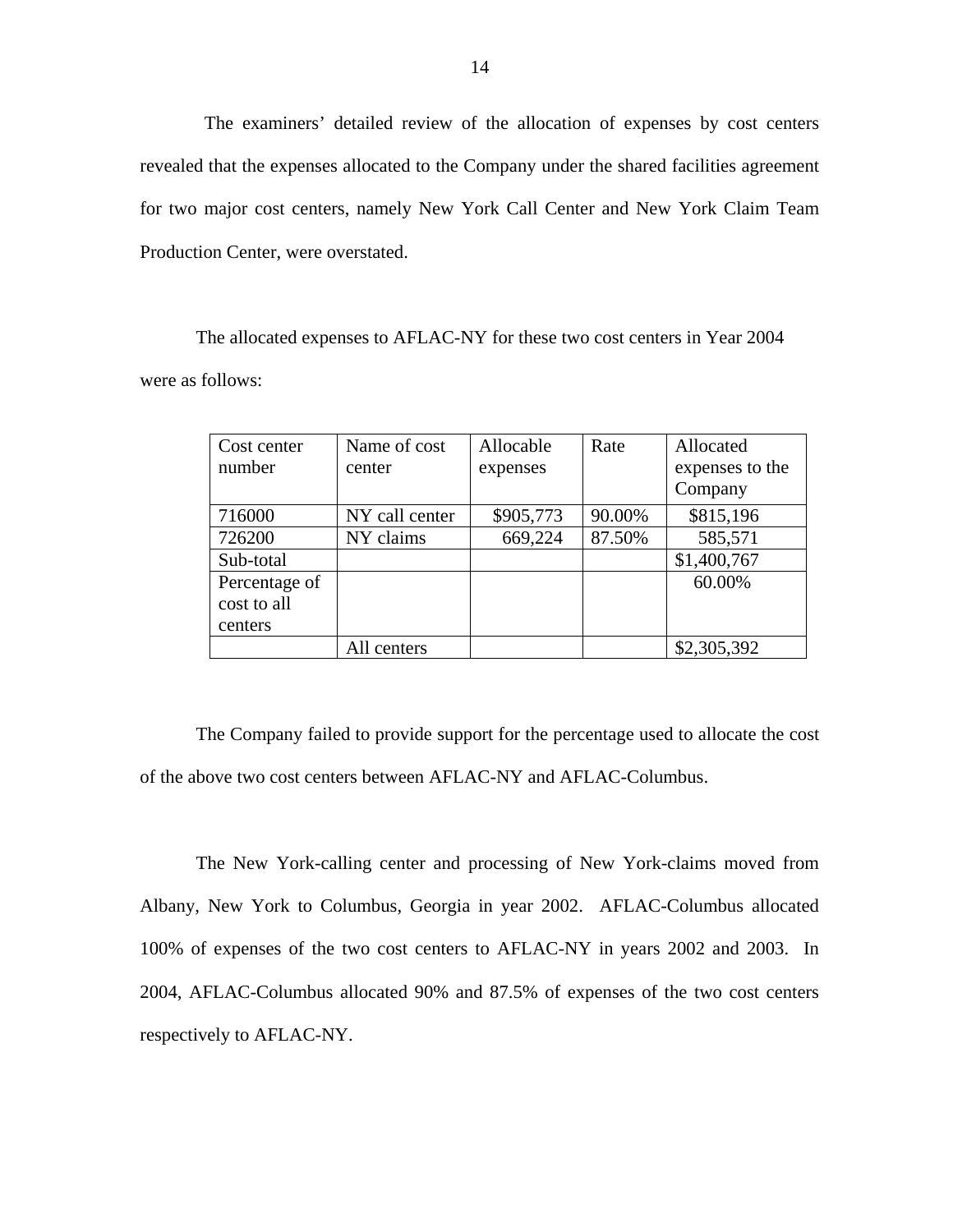The examiners' review revealed that the claims system is able to generate statistical claims data for years 2002, 2003 and 2004 for claims processed by the New York Claim Team Production Center by company (AFLAC-NY and AFLAC-Columbus). The claims processed data indicated that AFLAC-NY's allocated share of claims was 96.83%, 89.37% and 79.3% for years 2002, 2003 and 2004, respectively. The examiner calculated that AFLAC-Columbus over charged AFLAC-NY \$119,208 in the aggregate total for the 3 years from 2002 to 2004.

system was able to provide recent statistical calling data by company up to 3 months old. Also, the examiners' review of the New York call center revealed that the phone June, 2005 data indicated that AFLAC-NY's share of the calls was actually 75%. In years 2002, 2003 and 2004, AFLAC-Columbus allocated 100%, 100% and 90% of expenses of the NY-call center to AFLAC-NY, respectively. Using the June, 2005 calling data that was available and a lower estimate for 2002 and 2003, the examiners calculated that AFLAC-Columbus over charged AFLAC-NY Approximately \$197,070 in the aggregate total for the 3 years from 2002 to 2004.

It is recommended that AFLAC-Columbus reimburse the Company for the estimated overcharges of \$316,278 in the aggregate total for years 2002-2004.

Also, it is recommended that in the future the Company use actual calling and claims count generated from its systems to properly allocate the shared expenses of these two cost centers between the Company and its parent.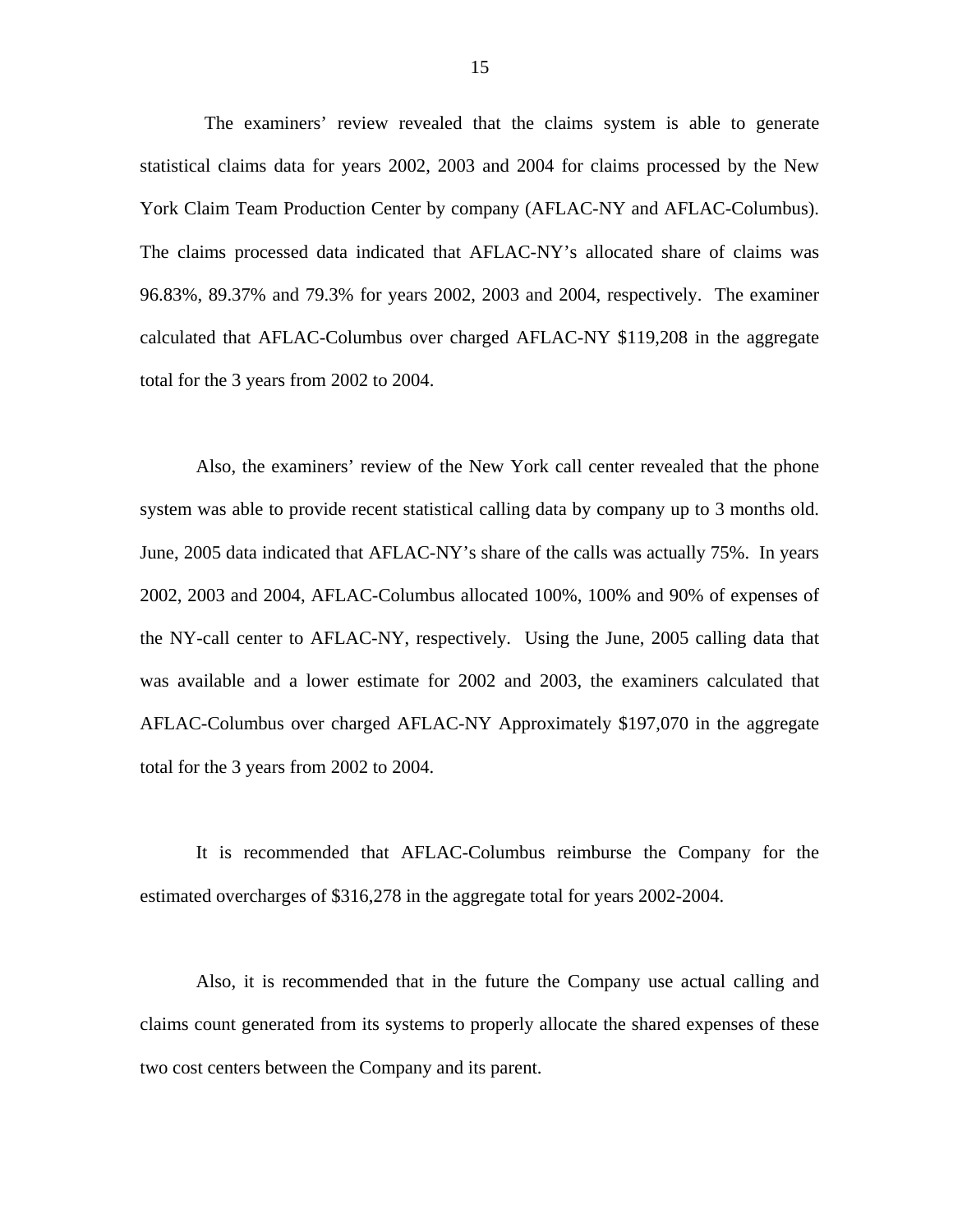<span id="page-17-0"></span>G. Accounts and records

The Company did not fully comply with the requirements of Part 243.2 (a) and (b)

5 of New York State Insurance Department Regulation No. 152 (11 NYCRR 243).

Part 243.2(a) of New York State Insurance Department Regulation 152 states in part;

"…, every insurer shall maintain its claims, ratings, underwriting marketing, complaint, financial, and producer licensing records, and such other records subject to examination by the superintendent, in accordance with the provisions of this Part."

Part 243.2 (b)(5) of New York State Insurance Department Regulation 152 states in part;

"A licensing record for six calendar years after the relationship is terminated for each Insurance Law licensee with which the insurer establishes a relationship. Licensing records shall be maintained so as to show clearly the dates of appointment and termination of each licensee."

The Company failed to provide the examiners with copies of its termination letters

to some agents during the examination period.

It is recommended that the Company comply with the New York State Insurance

Department Regulation No. 152 (11 NYCRR 243) relative to the maintenance of records,

including maintenance of copies of the Company's termination letters to its agents.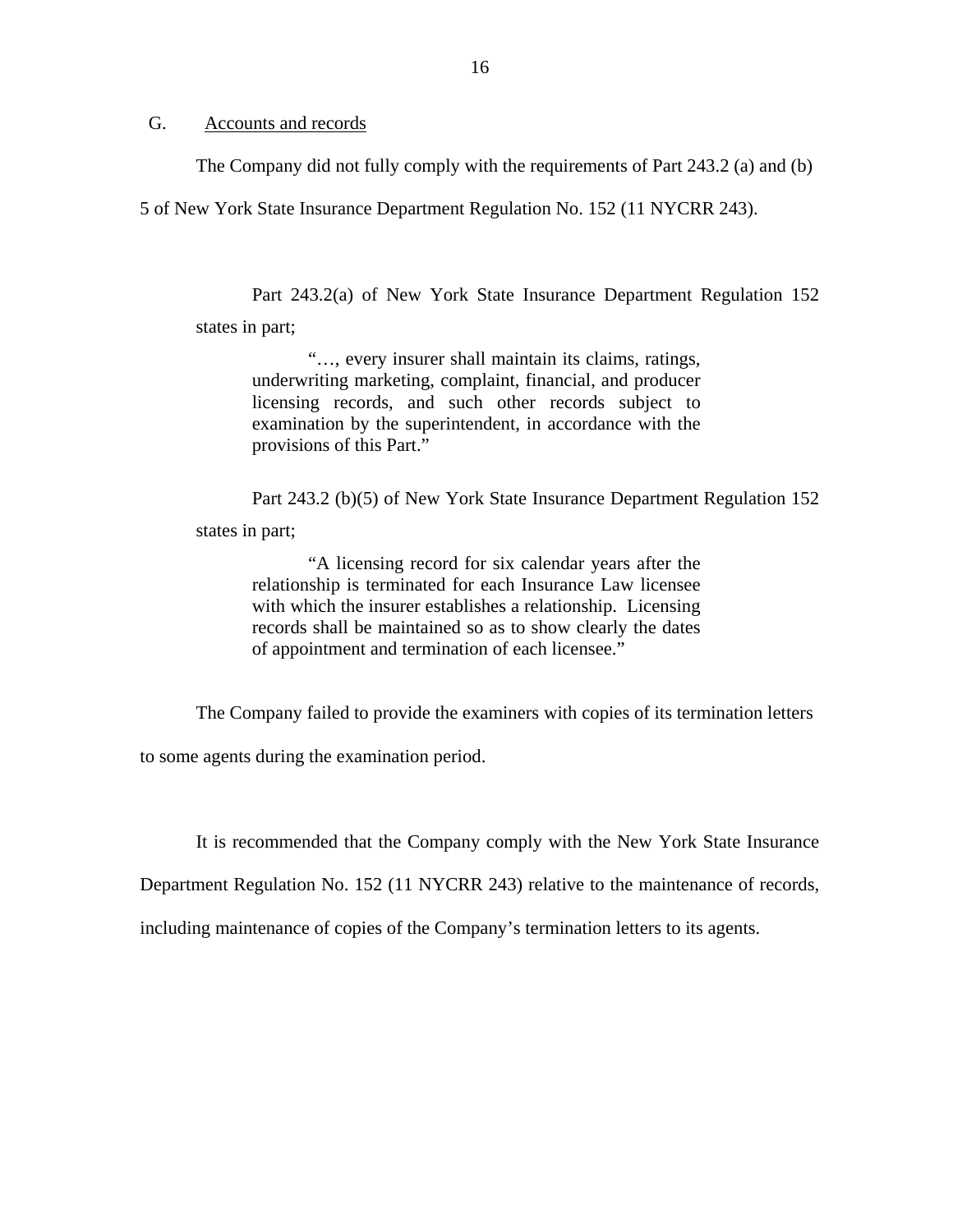# 4. FINANCIAL STATEMENT

# A. Balance Sheet

The following shows the assets, liabilities and net worth as determined by this examination as of December 31, 2004. This statement is the same as the balance sheet filed by the Company.

|                                      |                 | Non-Admitted | Net-Admitted  |
|--------------------------------------|-----------------|--------------|---------------|
| Assets                               | Assets          | Assets       | Assets        |
| <b>Bonds</b>                         | \$97,858,253 \$ |              | \$97,858,253  |
| Cash and short-term investments      | 9,016,856       |              | 9,016,856     |
| Contract loans                       | 203,342         |              | 203,342       |
| Other invested assets                | 2,106,607       |              | 2,106,607     |
| Investment income due and accrued    | 1,682,012       |              | 1,682,012     |
| Uncollected premiums                 | 14,805,347      | 2,539,207    | 12,266,140    |
| Deferred premiums                    | 49,455          |              | 49,455        |
| Net deferred tax asset               | 12,517,858      | 10,046,906   | 2,470,952     |
| Electronic data processing equipment | 158,787         | 158,787      | $-0-$         |
| Furniture and equipment              | 879,694         | 879,694      | $-0-$         |
| Agents receivable                    | 6,575,491       | 6,575,491    | $-0-$         |
| Other assets not admitted            | 1,343,311       | 1,343,311    | -ብ--          |
| Total assets                         | \$147,197,013   | \$21,543,396 | \$125,653,617 |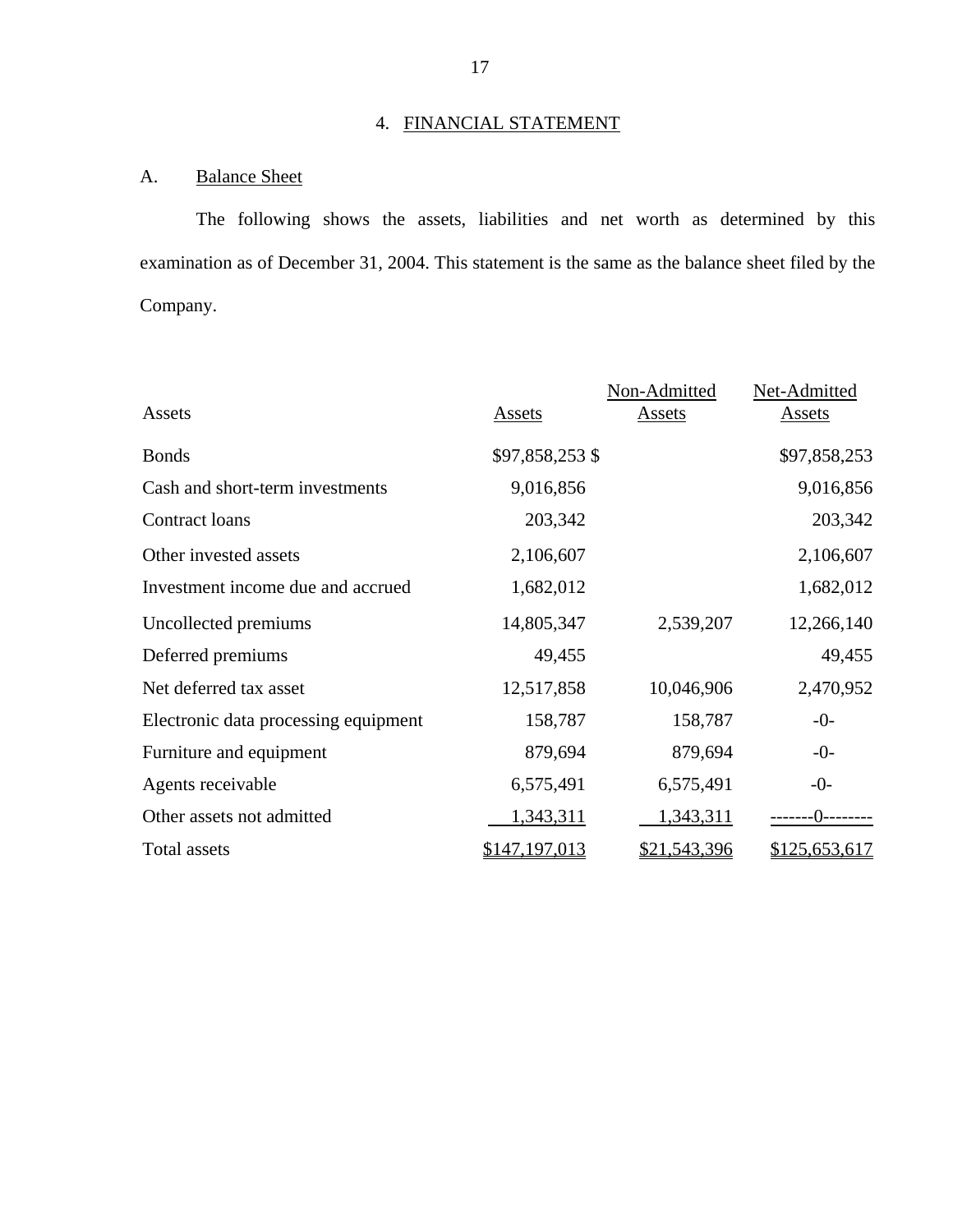| Liabilities                                         |               |
|-----------------------------------------------------|---------------|
| Aggregate reserve for life contracts                | \$6,213,295   |
| Aggregate reserve for accident and health contracts | 39,185,212    |
| Liability for deposit-type contracts                | 29,991        |
| Contract claims                                     |               |
| Life                                                | 20,000        |
| Accident and health                                 | 34,313,675    |
| Premiums received in advance                        | 962,064       |
| Interest maintenance reserve                        | 188,312       |
| Commissions to agents due or accrued                | 2,759,494     |
| General expenses due or accrued                     | 2,489,902     |
| Taxes; licenses and fees due or accrued             | 411,459       |
| Current federal income taxes                        | 6,478,942     |
| Amounts withheld or retained by company             | 73,520        |
| Amounts held for agents' account                    | 2,740,555     |
| Remittances and items not allocated                 | 4,158,800     |
| Asset valuation reserve                             | 165,561       |
| Payable to parent and affiliates                    | 1,366,436     |
| <b>Total liabilities</b>                            | \$101,557,218 |
| Capital and surplus                                 |               |
| Common capital stock                                | \$2,000,000   |
| Gross paid in and contributed surplus               | 30,331,688    |
| Unassigned funds (surplus)                          | (8, 235, 289) |

Total liabilities, capital and surplus  $$125,653,617$ 

Note:

The latest finalized Internal Revenue Service audit of the Company's tax returns was as of December 31, 2000. The examiner is unaware of any potential exposure of the Company to any further tax assessment and no liability has been established.

Surplus \$22,096,399

Total capital and surplus  $$24,096,399$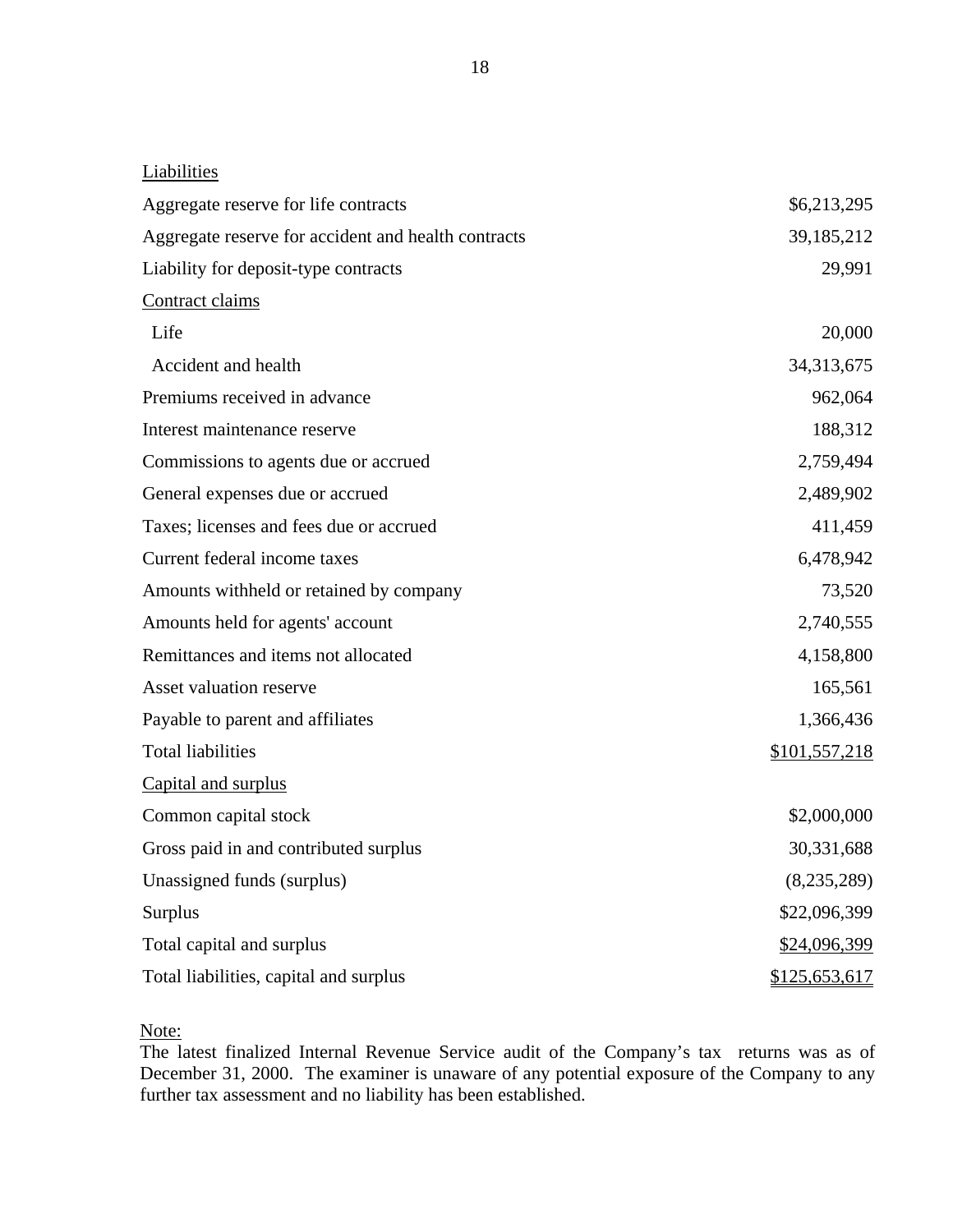# B. Statement of revenue and expenses

Capital and surplus increased by \$8,232,100 during the period under this examination, January 1, 2000 through December 31 2004, detailed as follows.

| Revenue                              |               |                          |                      |
|--------------------------------------|---------------|--------------------------|----------------------|
| Premiums and annuity considerations  |               |                          | \$425,285,098        |
| <b>Expenses</b>                      |               |                          |                      |
| Disability benefits                  | \$207,436,415 |                          |                      |
| Death benefits                       | 282,084       |                          |                      |
| Annuity benefits                     | 105,579       |                          |                      |
| Surrender benefits                   | 496,762       |                          |                      |
| Interest on deposit contract funds   | 5,582         |                          |                      |
| Increase in aggregate reserve        |               | 33,344,909 \$241,671,331 |                      |
| Commissions on premiums              |               | 110,543,265              |                      |
| General insurance expenses           |               | 57,403,418               |                      |
| Insurance taxes; licenses and fees   |               | 9,523,599                |                      |
| Total underwriting deductions        |               |                          | <u>(419,141,613)</u> |
| Net underwriting gain                |               |                          | \$6,143,485          |
| Net investment income                |               | \$18,639,223             |                      |
| Net realized capital loss            |               | (135, 604)               |                      |
| Miscellaneous income                 |               | 58,436                   |                      |
| Net investment gain                  |               |                          | \$18,562,055         |
| Net gain before federal income taxes |               |                          | \$24,705,540         |
| Federal income taxes incurred        |               |                          | 15,336,546           |
| Net gain                             |               |                          | \$9,368,994          |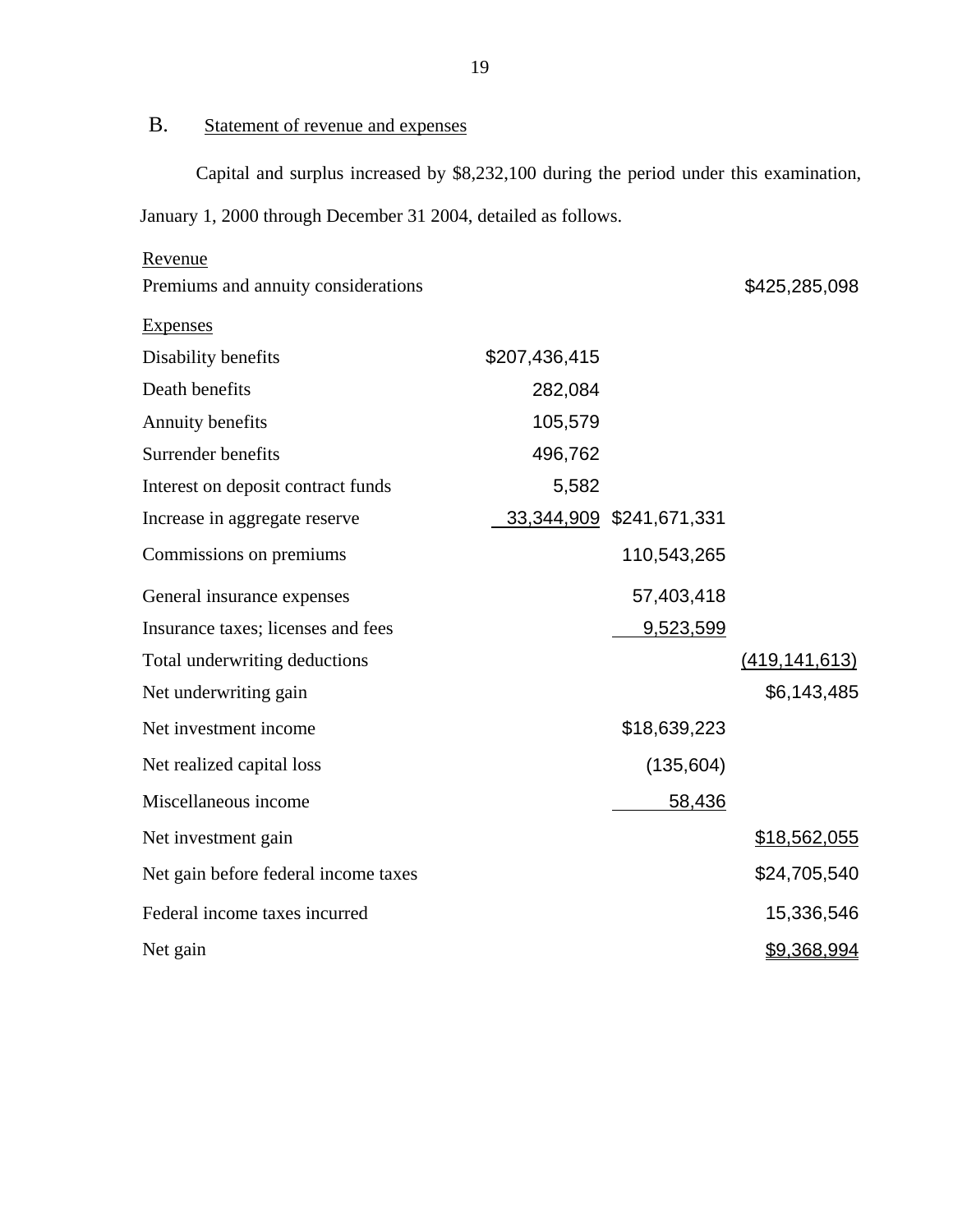## C. Capital and surplus account

Capital and surplus per report on

| examination as of December 31, 1999                                      |                            | \$15,864,299                |              |
|--------------------------------------------------------------------------|----------------------------|-----------------------------|--------------|
|                                                                          | Gains in<br><u>Surplus</u> | Losses in<br><b>Surplus</b> |              |
| Net gain from operation                                                  | \$9,368,994                |                             |              |
| Change in net deferred income tax                                        | 6,492,118                  |                             |              |
| Change in non-admitted assets                                            |                            | \$12,367,677                |              |
| Change in asset valuation reserve                                        |                            | 107,940                     |              |
| Cumulative effect of changes in<br>accounting principles                 | 2,846,605                  |                             |              |
| Increase in paid in capital                                              | 2,000,000                  | -------()--------           |              |
| Total gains and losses                                                   | \$20,707,717               | \$12,475,617                |              |
| Net increase in capital and surplus                                      |                            |                             | \$8,232,100  |
| Capital and surplus per report on<br>examination as of December 31, 2004 |                            |                             | \$24,096,399 |

#### 5. AGGREGATE RESERVES AND UNPAID CLAIMS

The examination liability of \$79,762,173 is the same as the amount reported by the Company as of the examination date. The examination analysis was conducted in accordance with generally accepted actuarial principles and practices and was based on statistical information contained in the Company's internal records and in its filed annual statements.

20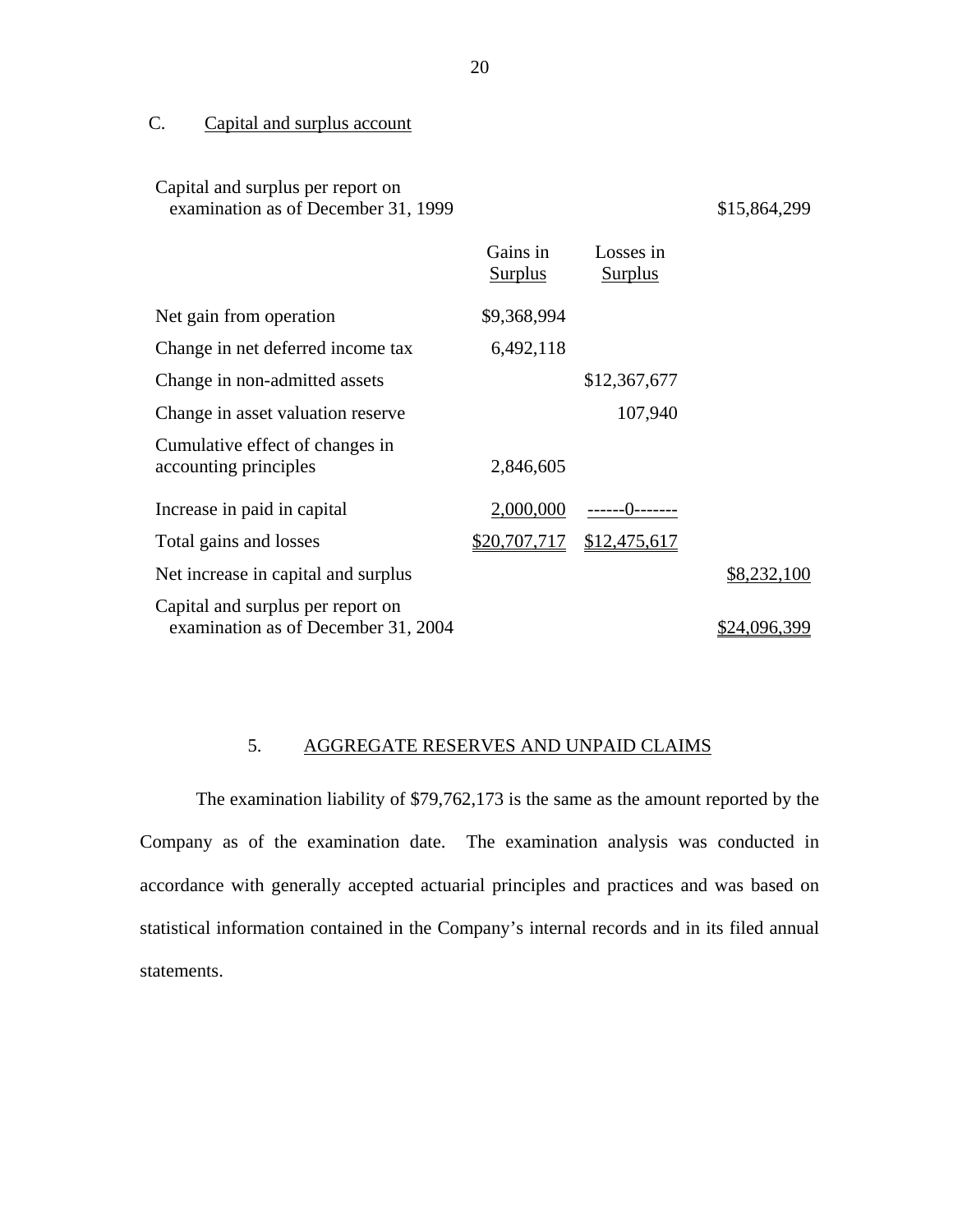The examination liability of \$79,762,173 consisted of the following components:

| Aggregate reserve for life policies and contracts  | \$6,213,295  |
|----------------------------------------------------|--------------|
| Aggregate reserve for accident and health policies | 39, 185, 212 |
| Liability for deposit-type contracts               | 29,991       |
| Contract claims:                                   |              |
| Life policy                                        | 20,000       |
| Accident and health policy                         | 34, 313, 675 |
| Total                                              | \$79,762,173 |

#### 6. MARKET CONDUCT

In the course of this examination, a review was made of the manner in which the Company conducts its business and fulfills its contractual obligations to policyholders and claimants. The review was general in nature and was directed at practices of the Company in the following major areas:

- A) Underwriting
- B) Claims
- C) Rating
- D) Sales and advertising

The examiners' review revealed the following:

#### Claims processing

A review of claims processed during 2004, was performed by using a statistical sampling methodology covering the claims processed in 2004, in order to evaluate the overall accuracy and compliance environment of the Company's claims processing.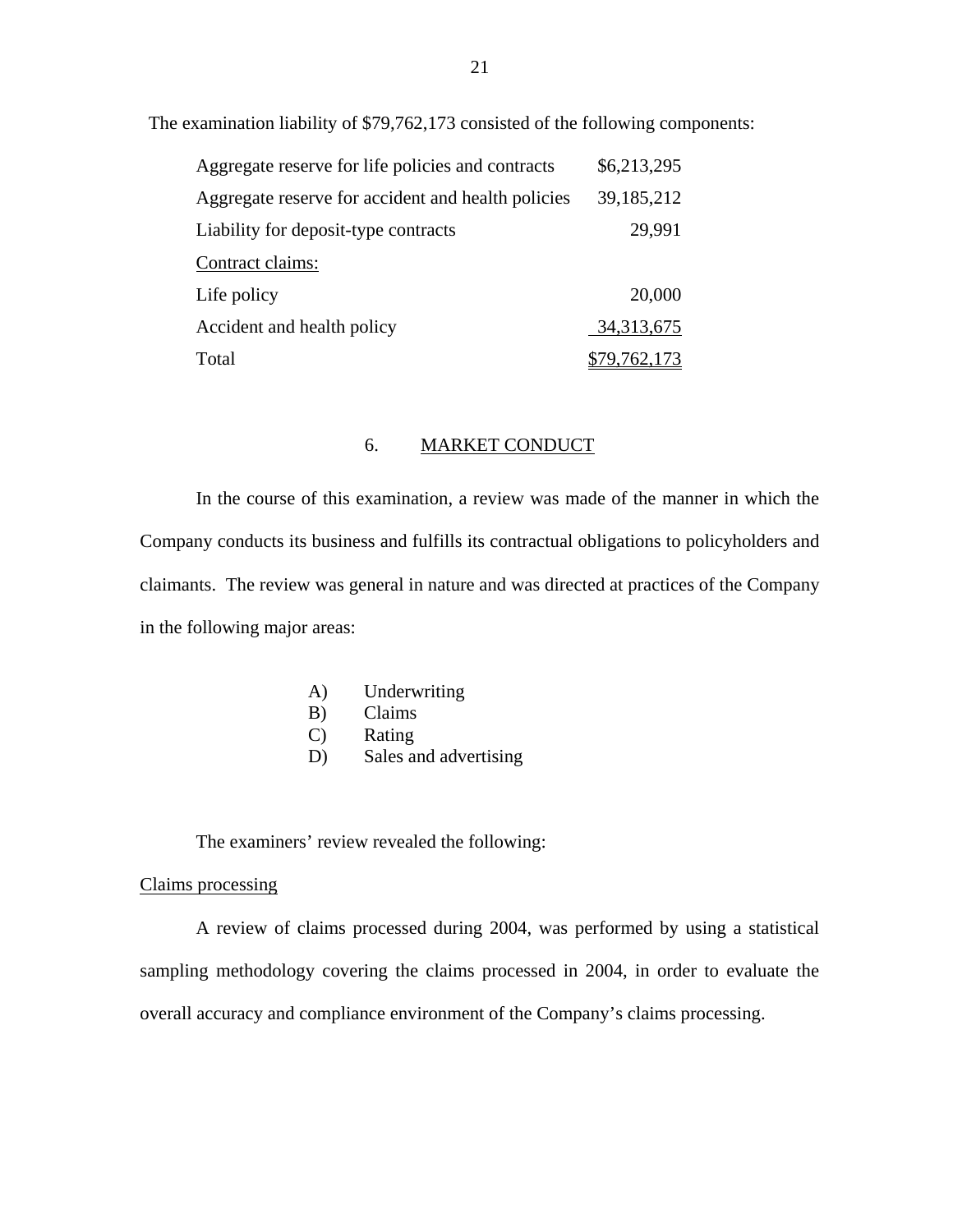This statistical random sampling process, which was performed using the computer software program ACL, was devised to test various attributes deemed necessary for successful claims processing activity. The objective of this sampling process was to be able to test and reach conclusions about all predetermined attributes, individually or on a combined basis. For example, if ten attributes were being tested, conclusions about each attribute individually or on a collective basis could be drawn for each item in the sample. The review incorporated processing attributes used by the Company in its own "Quality Analysis" of claims processing. The sample size was comprised of 167 randomly selected claims.

The sample of 167 claims was comprised of 13 denied claims and 154 paid claims.

The term "claim" can be defined in a myriad of ways. The following is an explanation of the term for the purpose of this report. The receipt of a "claim," which is defined by the Company as the total number of items submitted by a single policyholder with a single claim form, is reviewed and entered into the claims processing system. This claim may consist of various lines, or procedures. It was possible, through the computer systems used for this examination, to match or "roll-up" all procedures on the original form into one line, which is the basis of the Department's statistical sample of claims or the sample unit.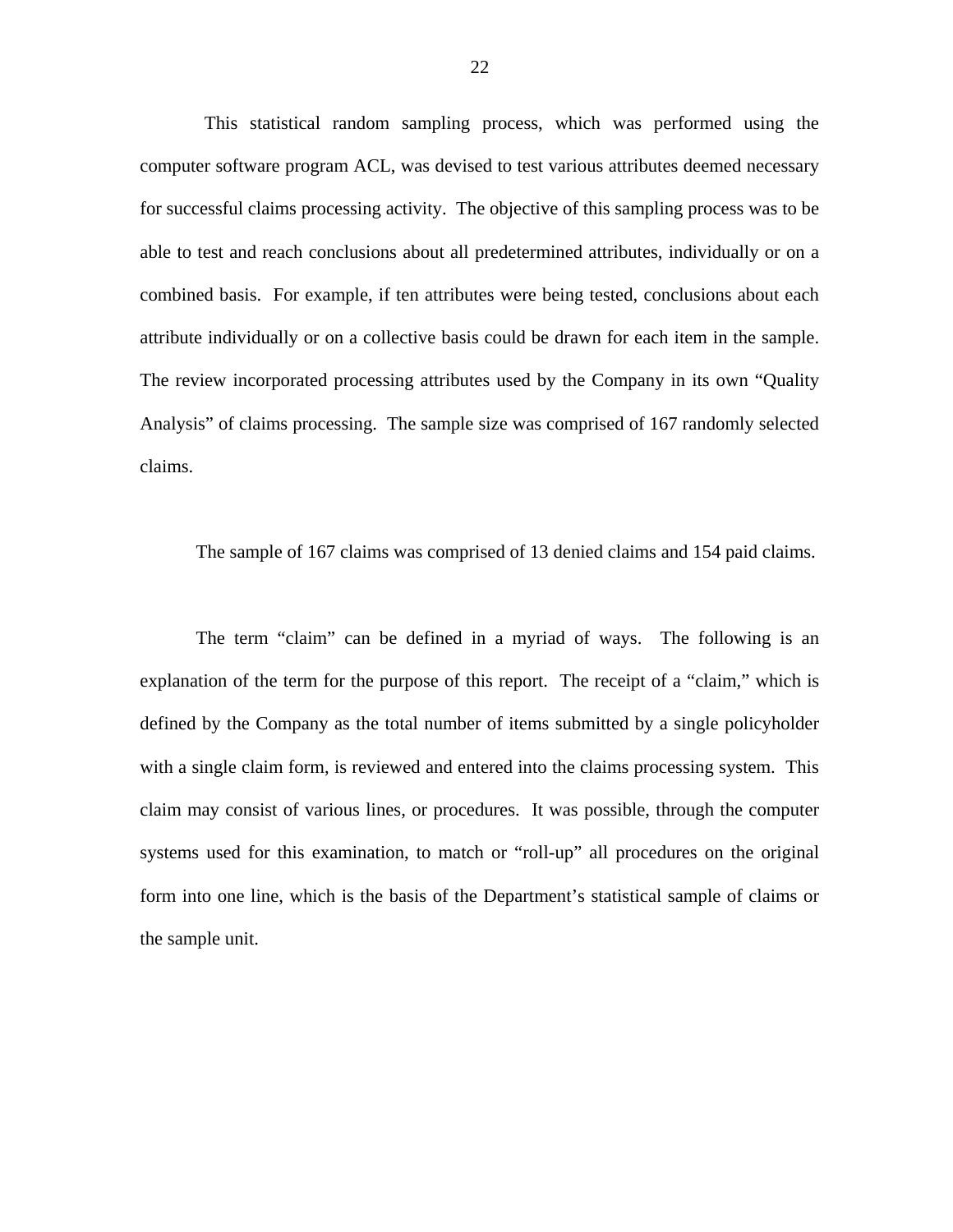The sample review revealed the following:

1. Thirty-nine claims which were "processed" incorrectly, according to the criteria used by both the Company and the Insurance Department examiners, produced an accuracy rate of 76.6%.

The Company, however gives relative weight to the errors, and as such, believes that 27 claims, which contain errors the Company deems insignificant, were correctly processed. If the errors applicable to such claims and an additional error which did not impact the payment of one other claim were not taken into consideration, the accuracy rate compiled by the examiners would have been reduced to 93.4%. The Company reported an overall accuracy standard of 95.4%

2. In the event of an underpayment on a claim, the Company's claims processing system created a new claim and issued an additional payment, rather than adjusting the original claim. In addition, for claims that were denied incorrectly, the Company's claims processing system created a new claim and paid it, rather than reopening the incorrectly denied claim.

This practice, along with the error in counting the sheets of certain claim lines (i.e.: claim service lines) instead of the claims themselves, led to an overstatement of the claims count, as reported in Health Insurance Claims Payable (reported and unreported), New York State business, of the New York Supplement to its 2004 annual statement.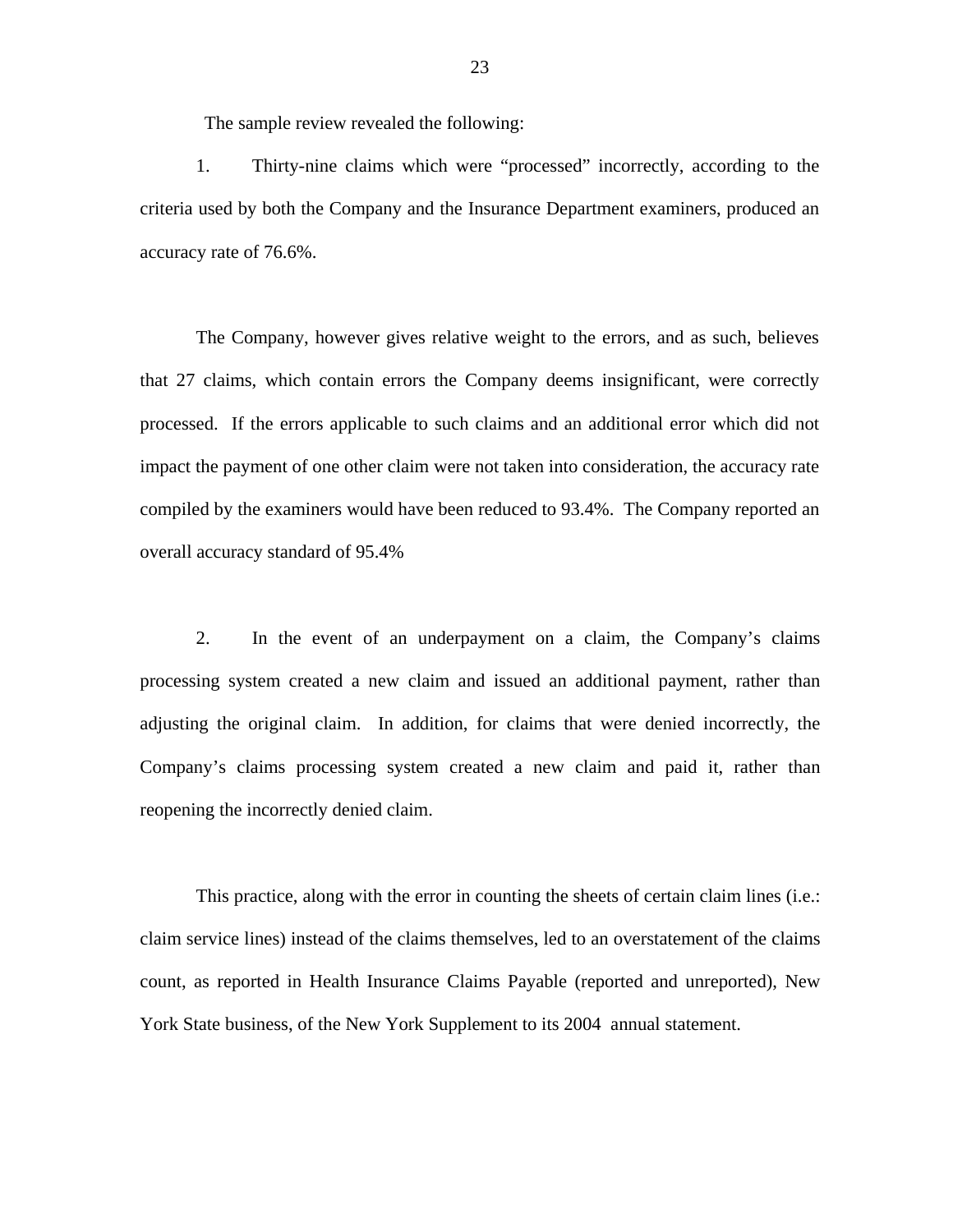It is recommended that the Company change its claims processing procedures in order to properly report an accurate count of claims paid in Health Insurance Claims Payable (reported and unreported), of the New York Supplement to the Company's annual statement.

3. The Company automatically denied payment of claims for two lines of business, namely dental and Medicare supplemental, when the premiums were not received within the 31 day grace period. However, the Company's practice was to allow a period of 45 days from the premium due date before terminating its dental and Medicare supplemental policies. Therefore, certain claims were denied relative to non-terminated dental and Medicare supplemental policies because premiums were in arrears.

It is recommended that the Company change its policy to link the denial of dental and Medicare supplemental claims upon the termination of its policies instead of premiums being in arrears.

4. The Company's policy in regard to the payment of claims (all lines except dental and Medicare supplemental) is to deduct any over due premiums in arrears from the benefit payment. A letter was generated and mailed to the policyholder advising them of the premium deduction. Also, remarks were entered into the premium system indicating a premium deduction was made.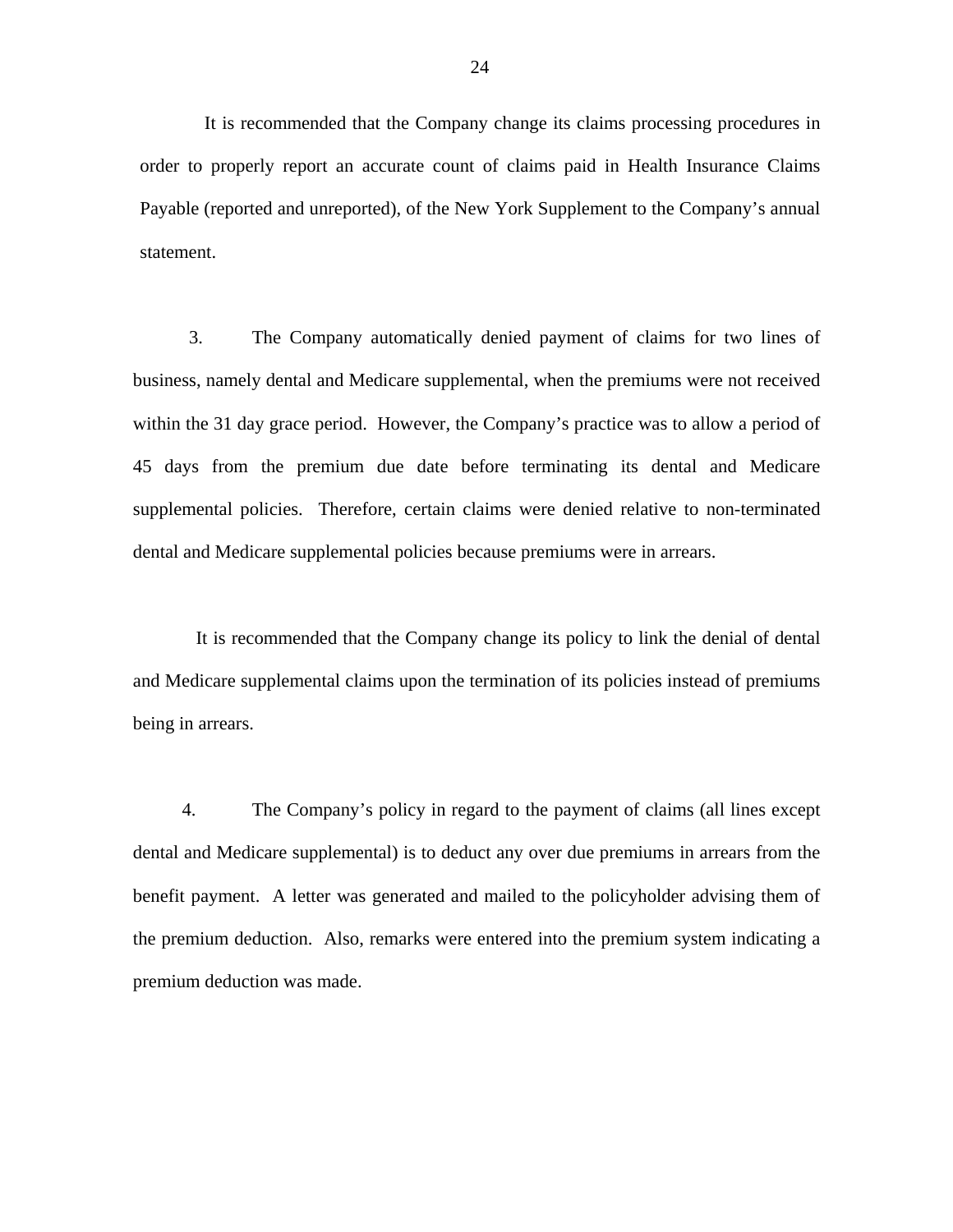<span id="page-26-0"></span>As of June 2004, the process of deducting the over due premiums from the benefit payments only applies to the following exceptions:

- A. A life insurance claim where the insured is deceased and the premium payments are not current.
- B. At the policyholder's request.
- C. Special request for certain groups in the State of New York.

#### 7. FRAUD PREVENTION AND DETECTION

A review was performed of the organization and structure of the Company's special investigations unit (SIU), and their compliance with Article 4 of the New York Insurance Law, and New York Insurance Department Regulation No. 95 (11 NYCRR 86). The examination review indicated the Company's compliance with Article 4 of the New York Insurance Law and New York Insurance Department Regulation No. 95 (11 NYCRR 86).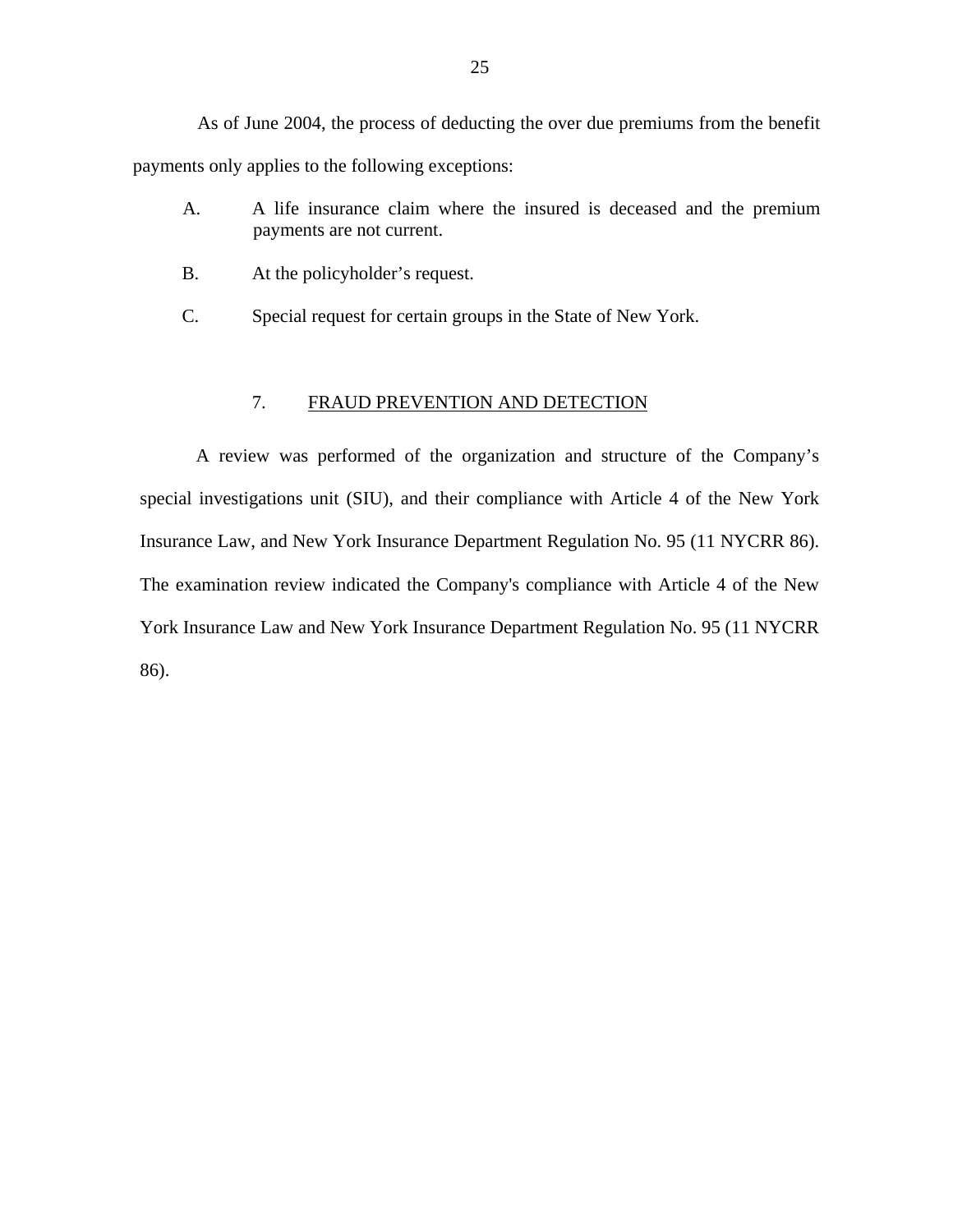#### 8. COMPLIANCE WITH PRIOR REPORT ON EXAMINATION

<span id="page-27-0"></span>The examiner reviewed the Company's compliance with the following comments and recommendations from the prior report on examination. The page numbers included herein refer to the prior report:

#### **ITEM**

#### PAGE NO.

#### **Management and Controls**

A. It is recommended that the audit committee should be pro-active and 5 act responsibly as envisioned by Section 1202(b)(2) of New York Insurance Law.

The Company has complied with this recommendation.

Investments

A. It is recommended that the custodian agreement with Chase 12 Manhattan Bank should be revised to fully comply with all requirements of New York Insurance Department guidelines.

The Company has complied with this recommendation.

**Internal Controls** 

A. It is recommended that the Company should implement a policy 12 whereby the signature of two officers, at least one being handwritten, be required for checks that exceed a reasonable amount as set by the Company.

The Company has not complied with this recommendation. However, the implementation of other safeguards has mitigated this recommendation.

B. It is recommended that the Company should use proper safeguards 13 for storing unused checks and the software for signing the checks.

The Company has complied with this recommendation.

C. It is recommended that the Company should adopt a new procedure 13 to properly separate the duties of its employees.

The Company has complied with this recommendation.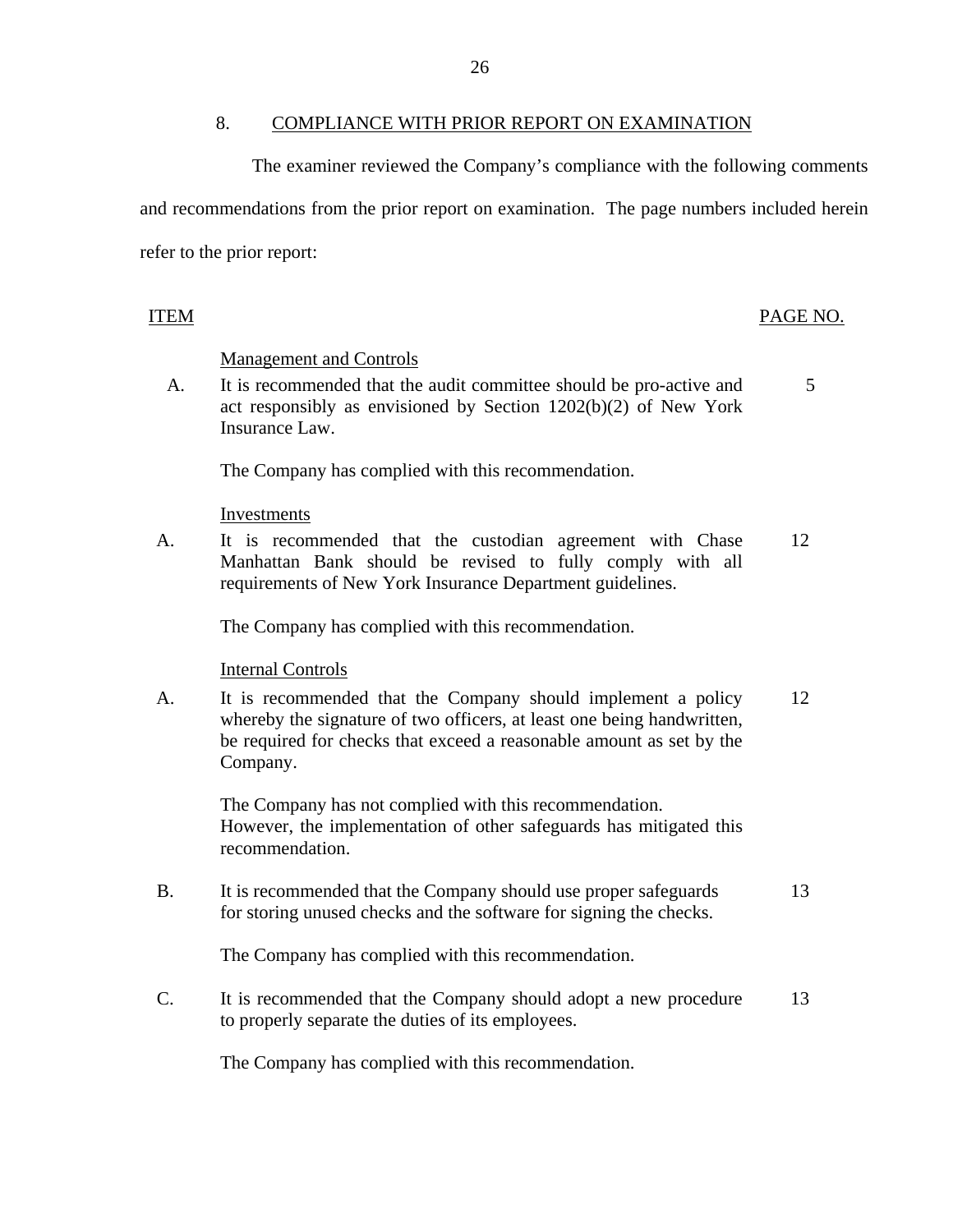#### **ITEM**

D. It is recommended that the Company should implement a new procedure whereby a manager must sign off on all loan's request prior to processing. 13

The Company has complied with this recommendation.

**Accounts and Records** 

A. It is recommended that the Company should fully comply with Section 243.2 of Insurance Regulation No. 152 that imposes upon the Company the obligation to maintain in readable, accessible form all records at least until the filing of the report on examination dealing with the period for which those records are relevant. 15

The Company has complied with this recommendation.

Claims

A. It is recommended that the Company should assign a claim number to all claims before processing them for a better control and accountability of all claims received. 20

The Company has complied with this recommendation.

PAGE NO.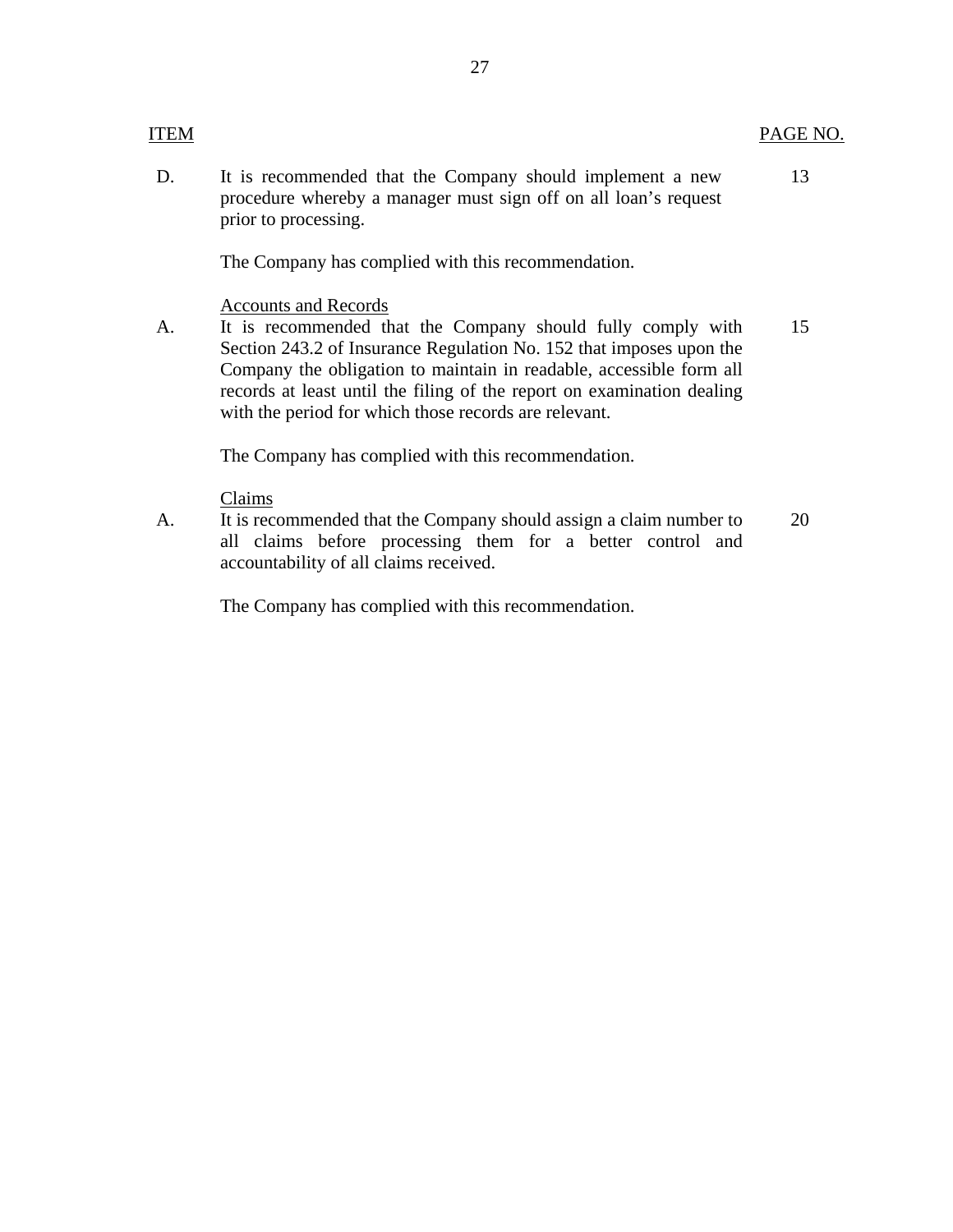#### 9. SUMMARY OF COMMENTS AND RECOMMENDATIONS

#### **ITEM**

#### PAGE NO.

#### Allocation of expenses

- A. It is recommended that AFLAC-Columbus reimburse the Company for the estimated overcharges of \$316,278 in the aggregate total for years 2002-2004. 15
- B. Also, it is recommended that in the future the Company use actual calling and claims count generated from its systems to properly allocate the shared expenses of these two cost centers between the Company and its parent. 15

#### Accounts and records

C. It is recommended that the Company comply with the New York State Insurance Department Regulation No. 152 (11 NYCRR 243) relative to the maintenance of records, including maintenance of copies of the Company's termination letters to its agents. 16

#### Claims

- D. It is recommended that the Company change its claims processing procedures in order to properly report an accurate count of claims paid in Health Insurance Claims Payable (reported and unreported), of the New York Supplement to the Company's annual statement. 24
- E. It is recommended that the Company change its policy to link the denial of dental and Medicare supplemental claims upon the termination of its policies instead of premiums being in arrears. 24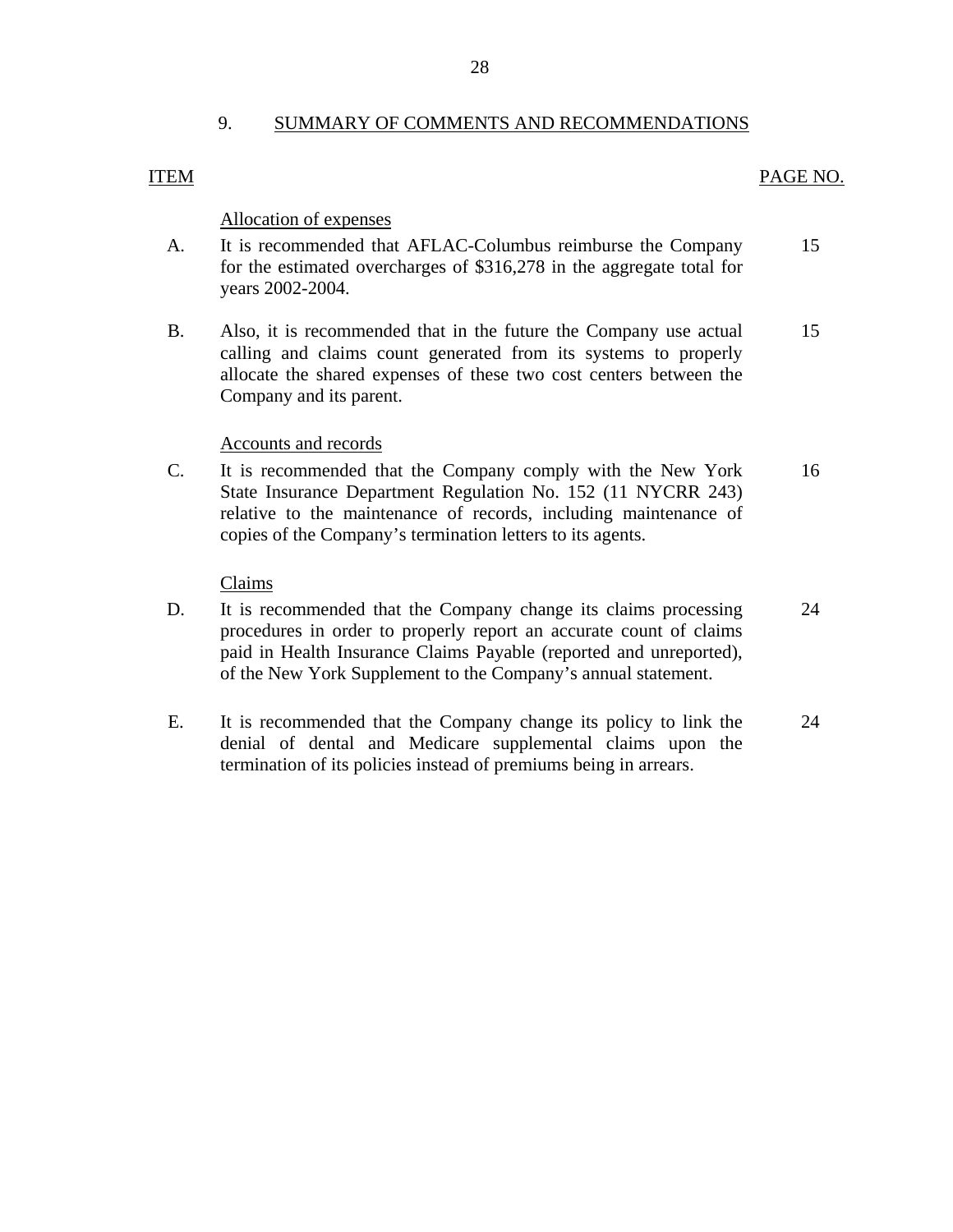Respectfully submitted,

Elsaid E. Elbially Principal Insurance Examiner, CFE

STATE OF NEW YORK  $)$  SS. **COUNTY OF NEW YORK )** 

Elsaid E. Elbially being duly sworn, deposes and says that the foregoing report submitted

By him is true to the best of his knowledge and belief.

Elbially

Subscribed and sworn to before me

this  $23^{R}$  day of march . 2006. Charles J- Longay

Charles T. Lovejoy<br>Notary Public, State of New York<br>No. 31-4798952

Qualified in New York County Commission Expires 1-26-